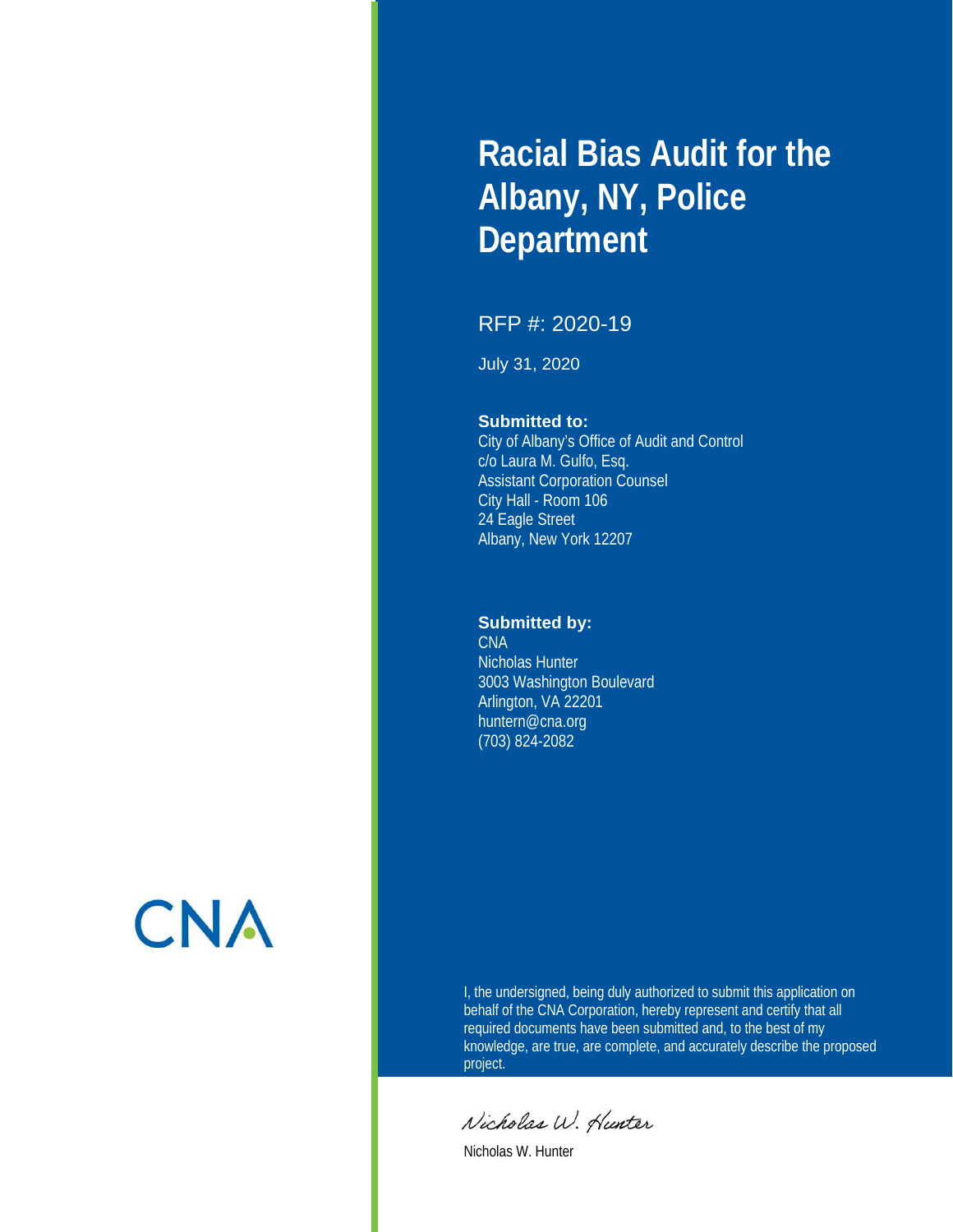This proposal includes data and intellectual property that shall not be disclosed outside the government and shall not be duplicated, used, or disclosed – in whole or in part – for any purpose other than to evaluate this proposal. If, however, a contract or grant is awarded to this offer or as a result of – or in connection with – the submission of these data and intellectual property, the government shall have the right to duplicate, use, or disclose the data to the extent provided in the resulting contract. This restriction does not limit the government's right to use information contained in this proposal if it is obtained from another source without restriction.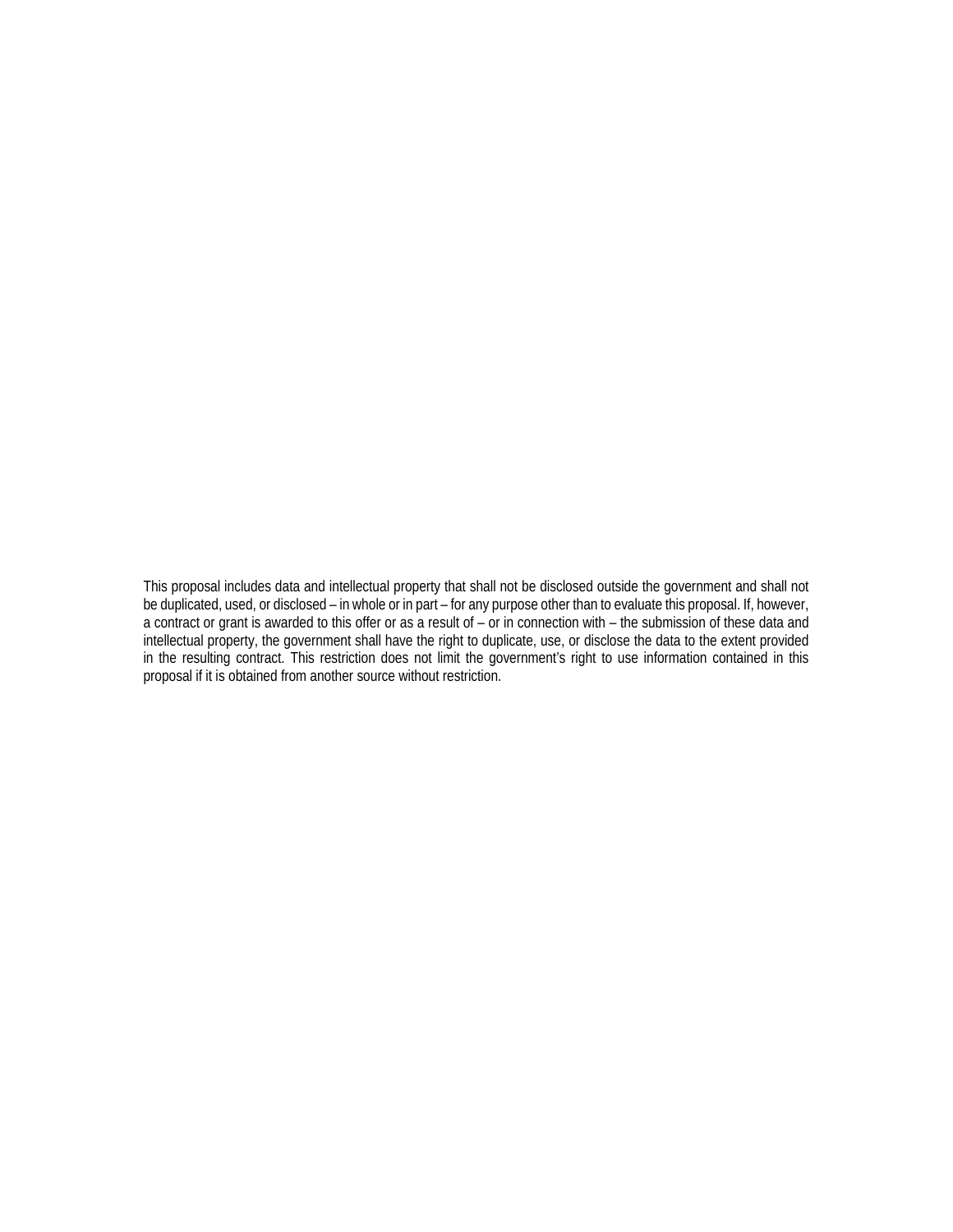

# **Contents**

| 1.    |  |
|-------|--|
| 1.1   |  |
| 1.2   |  |
| 1.3   |  |
| 1.4   |  |
| 1.5   |  |
| 1.6   |  |
| 1.6.1 |  |
| 1.6.2 |  |
| 1.6.3 |  |
| 1.6.4 |  |
| 1.7   |  |
| 1.8   |  |
| 1.9   |  |
| 2.    |  |
|       |  |
| 2.1.1 |  |
| 2.1.2 |  |
|       |  |
|       |  |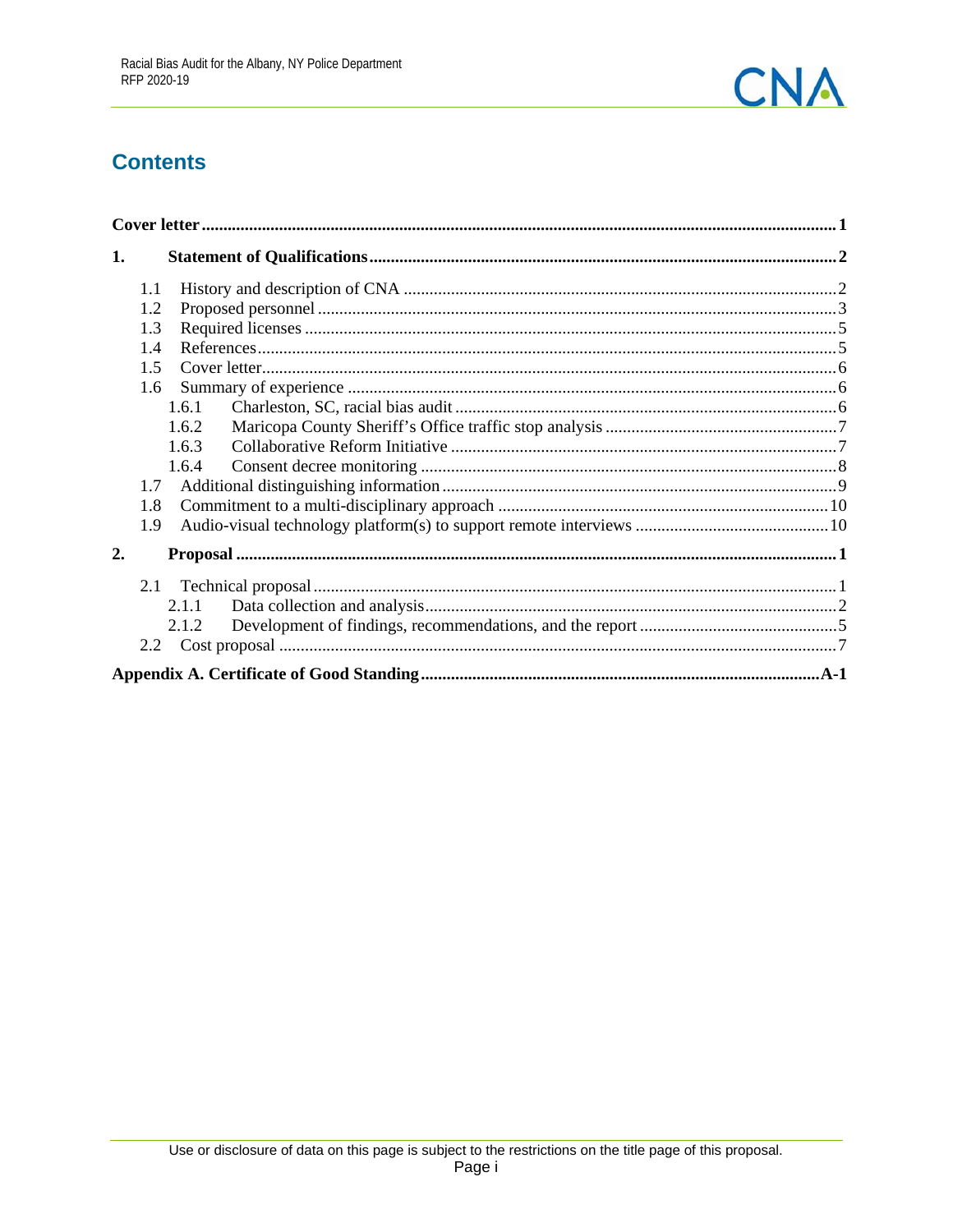### <span id="page-3-0"></span>**Cover letter**

July 30, 2020

Laura M. Gulfo, Esq. Assistant Corporation Counsel City Hall - Room 106 24 Eagle Street Albany, New York 12207

#### Dear Ms. Gulfo:

CNA is pleased to submit the attached proposal in response to the City of Albany's *Request for Proposals for the Provision of Racial Bias Audit Services*. CNA is a nonprofit research organization with a strong history of delivering high-quality, independent, and objective reviews of police policy, training, operations, and real-world incident response to local jurisdictions and federal agencies. As a leader in the field of justice system research, including racial bias, CNA has played an important role in building innovative and effective policing principles and practices through our research, analysis, and support to national training and technical assistance programs.

Our project team will be led by Zoë Thorkildsen, an expert in analyzing and understanding racial disparities in law enforcement. She serves as project director for the Maricopa County, Arizona, Sheriff's Office traffic stops racial disparity analysis; supported a racial bias audit of the Charleston, South Carolina, Police Department; worked with the Philadelphia Police Department and other Collaborative Reform Initiative sites; and led the after action review for the 2014 ambush of two Las Vegas Metropolitan Police Department officers.

Supporting Ms. Thorkildsen as an advisor is William Taylor, former superintendent of the Lowell, Massachusetts, Police Department, and Bridgette Bryson, an experienced analyst bringing expertise conducting analyses of law enforcement policy and practice.

CNA appreciates the opportunity to participate in this important solicitation. Providing objective, independent analyses is our core mission. We welcome the opportunity to clarify our proposal at any time, and provide additional material (such as full-length resumes of our proposed staff). Please do not hesitate to contact me via email at berest@cna.org or by phone at 703-824-2966 if you have any questions about this submission. Thank you for your consideration.

Sincerely,

Timothy L. Beres Executive Vice President CNA Institute for Public Research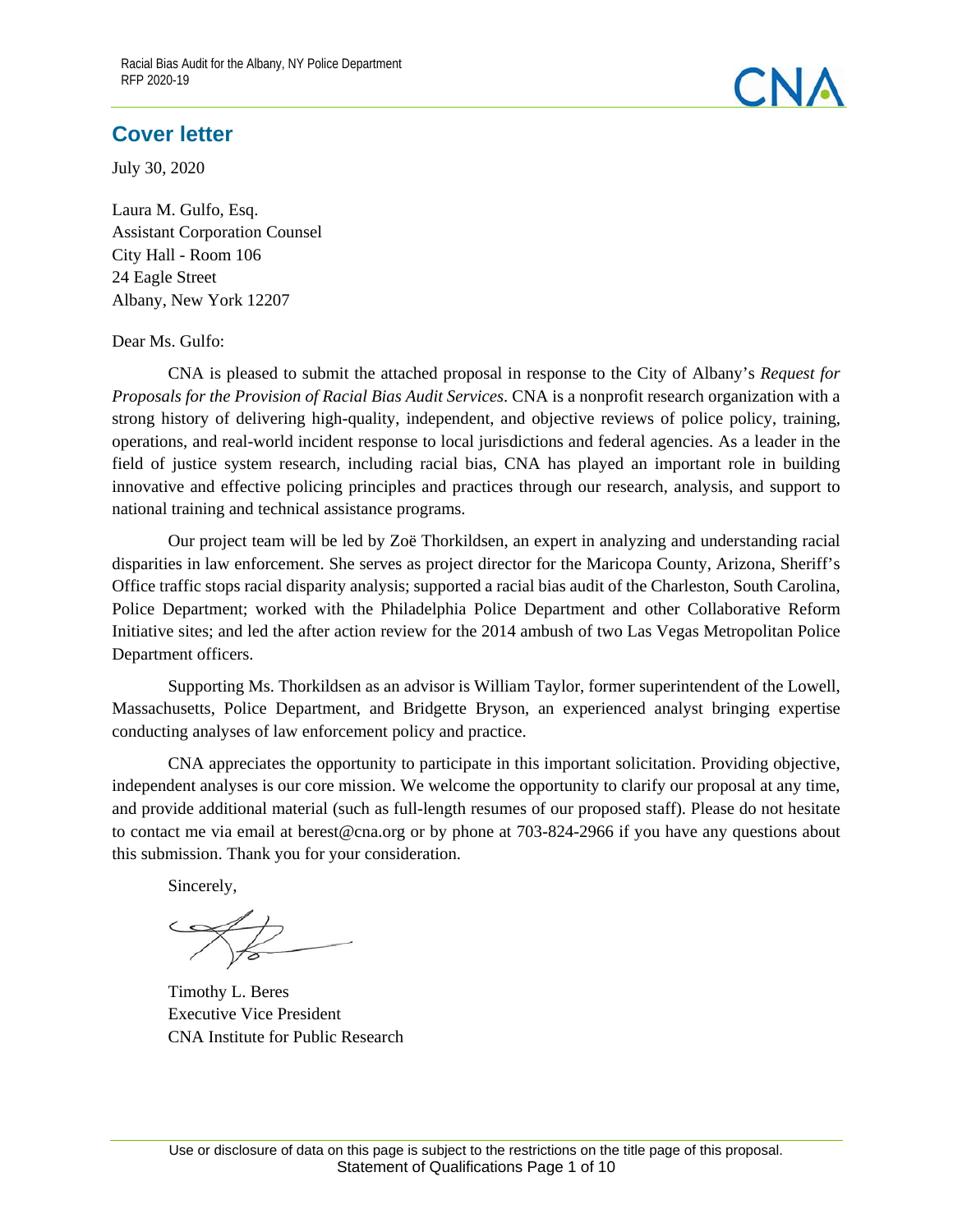### <span id="page-4-0"></span>**1. Statement of Qualifications**

The deaths of George Floyd and Breonna Taylor—and the resulting nationwide protests and unrest, including in the City of Albany—have highlighted the urgent need for accountability, transparency, and legitimacy in policing. The City of Albany, also challenged by perceived racial bias and citizen mistrust, $<sup>1</sup>$  $<sup>1</sup>$  $<sup>1</sup>$ </sup> has recognized this need and has issued a request for proposals for a racial bias audit of the Albany Police Department (APD), including a thorough review of protocols, practices, and behaviors. This review will culminate in a report to the City that includes findings, observations, and recommendations for policy, procedure, and structural changes to APD to ensure that the department uses best practices and sound policies and procedures in all phases of its work.

The City of Albany, its community members, and the APD will benefit from CNA's independent, objective, and evidence-based approach to understanding bias and disparities in law enforcement policy and practice. CNA's experience and expertise conducting reviews in collaboration with agencies, local government, and the community ensure that the City of Albany will receive thoroughly researched findings accompanied by practical, actionable recommendations. At this critical juncture for police reform and accountability, it is essential that APD engage with an organization that has sound methodologies, a history of achieving successful reform, and credibility with affected communities. CNA's Center for Justice Research and Innovation has the qualifications, direct relevant experience, and strong record of leadership and success in police reform that are necessary to produce such a review and report for APD. Additionally, our team is already familiar with Albany and APD from past work with the city and police department, enabling us to build on existing relationships to execute this audit in a timely manner.

#### <span id="page-4-1"></span>**1.1 History and description of CNA**

CNA is a not-for-profit research and analysis organization with more than 75 years of experience providing objective analysis and strategic consulting services addressing high-profile, challenging, and complex issues for local, state, and federal clients. CNA is headquartered in Arlington, Virginia, with a location in Washington, DC, and staff members located throughout the US. Founded in 1942, CNA pioneered the field of operations research. Originally supporting the Department of Defense, we continue to use field-based applied research principles for our work in law enforcement and justice, public health, emergency preparedness, data and systems analysis, and other diverse topics. CNA employs more than 650 professional staff, including scientists, analysts, technical and support personnel, and experts in law enforcement, policing, homeland security, emergency management, public health, transportation, law, and information technology.

CNA has two operating units: the Institute for Public Research and the Center for Naval Analyses. The APD racial discrimination assessment will be performed under the Institute for Public Research, Center for Justice Research and Innovation (JRI). CNA operates JRI under the leadership of Center Director Dr. James R. "Chip" Coldren, Assistant Director Vivian Elliott, and Chief Scientist Dr. Scott Decker. From our work with over 450 law enforcement agencies nationwide, our team has built up extensive experience in organizational assessment and analysis, as well as specialized topics such as racial bias analysis, policy and

<span id="page-4-2"></span> $1$  A report from 2019 by the Center for Law and Justice describes the disproportionate criminalization of people of color in Albany, exhibited through arrests, detainments, convictions, and incarcerations. In addition, a recent survey of Albany residents showed strong feelings of mistrust towards the APD and the Albany County District Attorney's Office.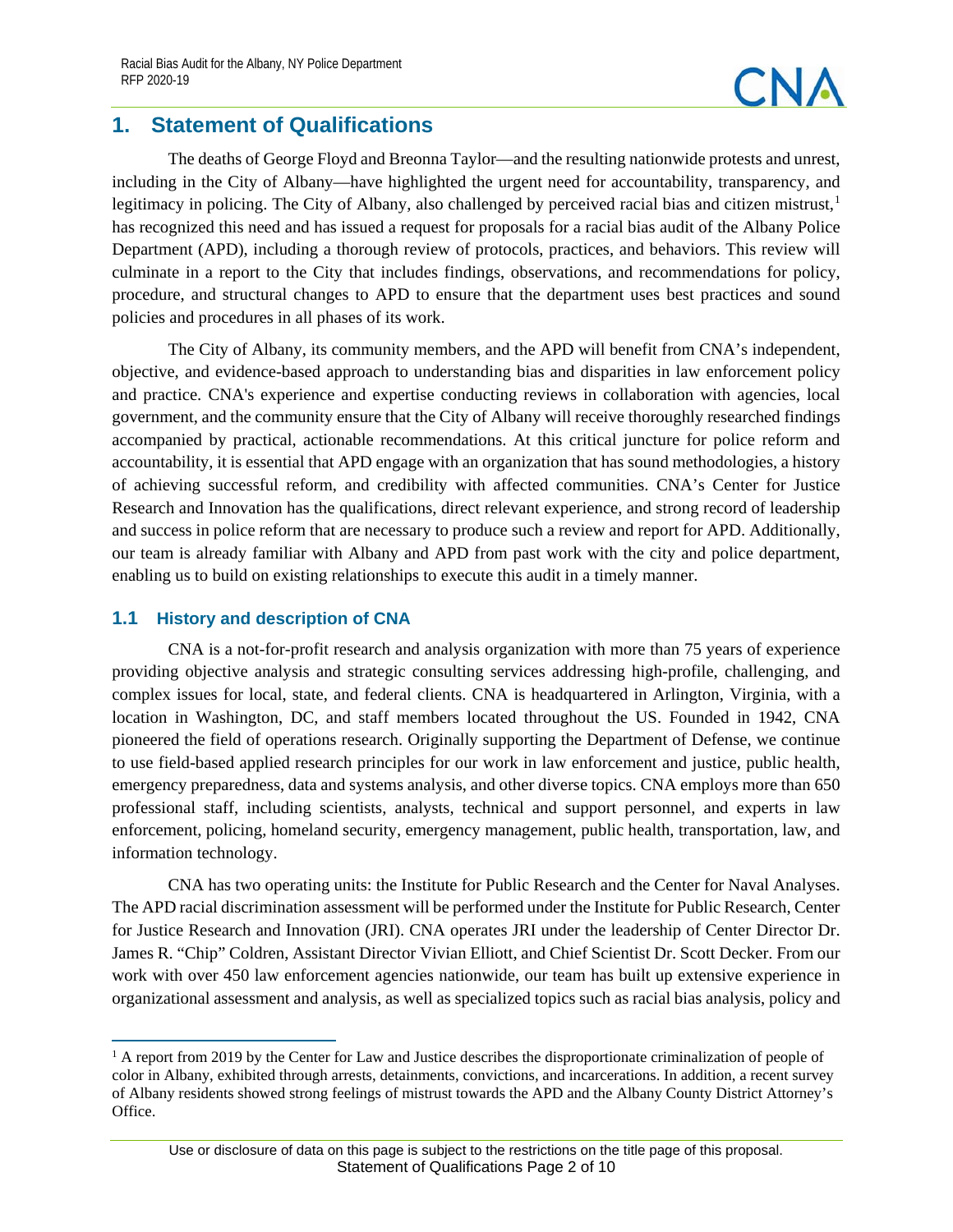

practice review, and policing for the future. We recently conducted a racial bias audit of the Charleston, South Carolina, Police Department, and we provide ongoing support to the Maricopa County, Arizona, Sheriff's Office (MCSO) analyzing the Office's traffic stops for evidence of racial disparity. We also serve on the Albuquerque and Chicago Consent Decree Monitoring Teams. Through work of this type, CNA has

become a recognized leader in helping police departments run efficiently and effectively while meeting the needs of communities and performing evaluations of policing effectiveness. Our extensive racial bias and policing assessment experience and our familiarity and relationships with APD (having supported the department in enacting 21st century policing principles through a federally funded initiative) will enable CNA to execute the work efficiently and provide the requested services to the City in a timely fashion.

CNA's Center for Justice Research and Innovation is a nationally recognized leader in policing reform, police science and technology, police assessment, and policing effectiveness evaluations, and we excel at transferring research findings into readily usable policies and practices.

#### <span id="page-5-0"></span>**1.2 Proposed personnel**

Zoë Thorkildsen, an experienced project director and law enforcement analyst, will lead our team. She is an expert in racial bias analysis, having completed racial bias audits for organizations such as the Maricopa County Sheriff's Office and the Charleston Police Department. William Taylor, the former superintendent of the Lowell, Massachusetts, Police Department will serve as an advisor, providing expert insight on law enforcement operations, policy, and practice, as well as familiarity with the region. Analyst Bridgette Bryson will also support the audit, bringing expertise in qualitative and quantitative data analysis as well as policy review. Each team member is available and committed to executing the audit if CNA is selected for this engagement. In the remainder of this section, we provide more detail on our team's qualifications as well as resume summaries. [Figure 1](#page-5-1) presents our team structure. Complete resumes are available upon request.

#### <span id="page-5-1"></span>**Figure 1. Team structure**



Ms. Zoë Thorkildsen, project director, is an expert in statistical methods for analyzing racial disparities in law enforcement actions. As the project director for the Maricopa County Sheriff's Office traffic stop analysis project, she leads the development of analytical methodology and offers analytical guidance to identify disparities in traffic stop patterns and outcomes. Ms. Thorkildsen also led the quantitative analysis for a racial bias audit performed for the Charleston Police Department, which aimed to uncover disparate behavior related to race, and she supported analyses of the department's policies and data systems. Ms. Thorkildsen has conducted extensive analysis of law enforcement data, including analyzing

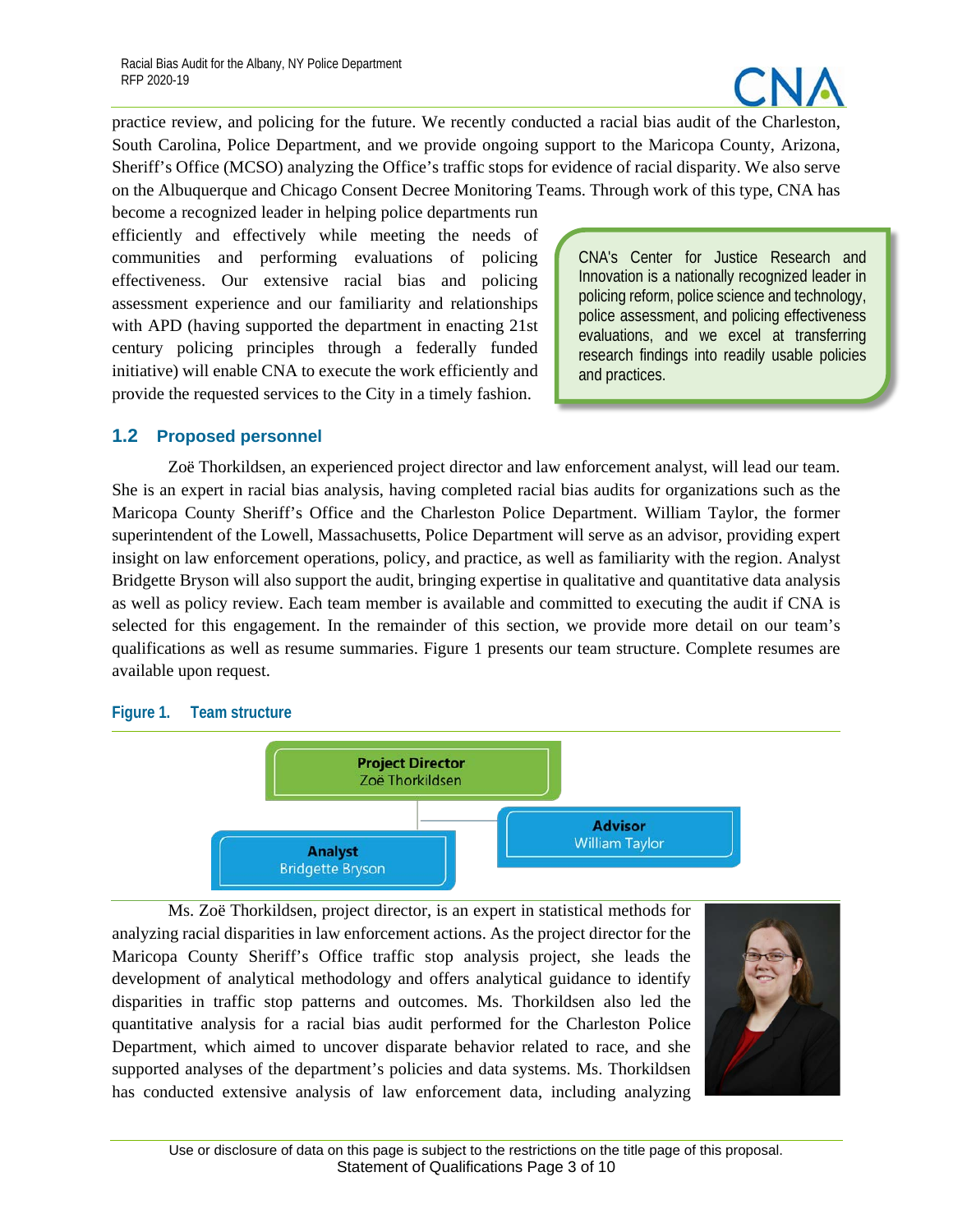

investigative stops, motor vehicle stops, searches, arrests, use of de-escalation tactics, use of force incidents, internal and external complaints, discipline findings, and recruitment and hiring. She has considerable experience working with law enforcement agencies and other criminal justice stakeholders for both research and training and technical assistance purposes through her work on, for example, the Collaborative Reform Initiative (for which she supported policy and practice reviews for the Fayetteville, Spokane, Las Vegas, and Philadelphia police departments), the National Public Safety Partnership (PSP) (for which she leads assessment, accountability, and sustainability planning), and the Strategies for Policing Innovation (SPI) program. She was also the co-principal investigator for a study on corrections officer safety related to use of safety equipment, which involved a review of correctional facility policies on equipment and safety. Ms. Thorkildsen has a master's degree in economics and is currently pursuing a PhD in public policy and public administration from the George Washington University.

Superintendent (ret.) William "Bill" Taylor, advisor, will provide executive policing expertise and guidance on this project, drawing on his 36 years of law enforcement experience. He served as superintendent of the Lowell Police Department for five years, leading 232 sworn and 98 non-sworn personnel in serving a multicultural population of 106,000. He also served as a uniformed patrol officer, detective, sergeant, lieutenant, captain, and provisional deputy superintendent. Throughout his career, Superintendent Taylor has been known as an innovative leader who is passionate about the welfare of Lowell citizens. As superintendent, he restructured the department into a national model for community policing, based on prevention, problem-solving, and partnerships. Under Superintendent Taylor's

leadership, the Lowell Police Department accomplished three consecutive years of double-digit crime reduction, significantly reduced fear of crime by community members, and expanded police outreach to a diverse community. He conducted a complete review and implementation of all policies and general orders using cloud-based technology, and he improved training including the development of a Sergeants Leadership Course. He also developed the department's Community Opioid Outreach Program (CO-OP) in response to the devastating opioid overdose epidemic, which received national recognition from the Department of Justice (DOJ) as well as \$1.3 million in federal grant funding. Mr. Taylor currently serves as a law enforcement expert for multiple national Bureau of Justice Assistance programs, including PSP and Project Safe Neighborhoods (PSN) Training and Technical Assistance (TTA) programs.

Ms. Bridgette Bryson will a serve as project analyst. Ms. Bryson is experienced in conducting quantitative and qualitative analysis and working alongside law enforcement agencies to support their operations. Ms. Bryson serves as deputy project director for the MCSO traffic stop analysis, for which she analyzes traffic stop patterns and outcomes on an annual basis. Ms. Bryson assisted in the development of analytic methodology to identify trends in stop patterns, while recommending variables that the department should capture. She also developed quarterly reports that provide findings and recommendations for MCSO's body-worn camera supervisory review process, as well as their review process for their traffic stop contact forms. For the Bureau of Justice



Assistance (BJA) PSP, Ms. Bryson supports two cities as an analyst, providing targeted support and evaluation of their organizational processes, and she leads the accountability efforts for these sites. She also serves as an analyst supporting CNA's work with BJA using analytics to improve officer safety. Ms. Bryson previously supported a PSN district as an analyst in the Mid-Atlantic area, and she served as an analyst

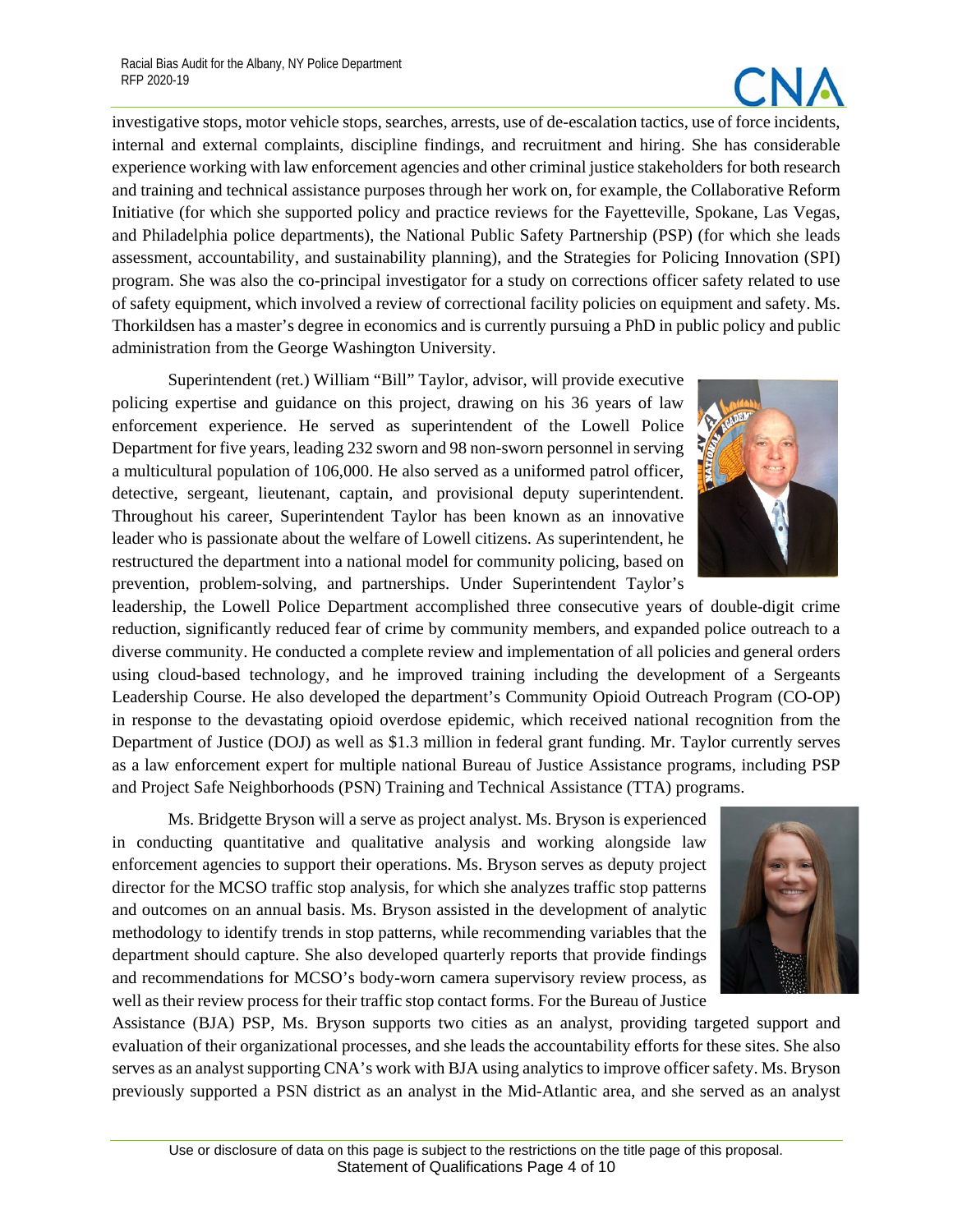

researching law enforcement's use of common operational picture technology, conducting site visits and authoring the case study for the client.

| Personnel<br>(Years of<br>Experience) | Professional experience                                  |               | <b>Education and training</b>                                 |
|---------------------------------------|----------------------------------------------------------|---------------|---------------------------------------------------------------|
| Zoë                                   | CNA, 2009 - present                                      |               | PhD (in progress, expected 2021), Public Policy and Public    |
| Thorkildsen                           | Senior Research Scientist 2019 - Present                 |               | Administration, George Washington University                  |
| (10)                                  | <b>Research Scientist</b>                                | $2017 - 2019$ | MA, Economics, University of Maryland, College Park, MD,      |
|                                       | Research Analyst                                         | $2015 - 2017$ | 2009                                                          |
|                                       | Associate Research Analyst 2014 - 2015                   |               | BA, Economics, Indiana University of Pennsylvania, Indiana,   |
|                                       | Sr. Research Specialist                                  | $2013 - 2014$ | PA, 2007                                                      |
|                                       | Research Specialist                                      | $2009 - 2013$ | BS, Mathematics and Psychology, Indiana University of         |
|                                       |                                                          |               | Pennsylvania, Indiana, PA, 2007                               |
| William                               | CNA, Senior Advisor, 2020 - present                      |               | FBI, National Academy, Quantico, VA, 2012                     |
| Taylor (36)                           | Lowell, MA, Police Department, 1982 - 2018               |               | Harvard University, Kennedy School of Government,             |
|                                       | Superintendent of Police 2013 - May 2018                 |               | Executive Education, "Leadership for the 21st Century:        |
|                                       | Captain                                                  | $2000 - 2013$ | Chaos, Conflict and Courage," 2011                            |
|                                       | Lieutenant                                               | 1995 - 1999   | Massachusetts Police Leadership Institute, 2002               |
|                                       | Sergeant                                                 | $1993 - 1995$ | MA, Criminal Justice, Anna Maria College, 1990                |
|                                       | Detective                                                | 1984 - 1993   | BS, Criminal Justice, New Hampshire College, 1989             |
|                                       | Patrol Officer                                           | 1982 - 1984   |                                                               |
| <b>Bridgette</b>                      | CNA Research Specialist, 2019 - Present                  |               | MS, Criminal Justice and Criminology, University of Missouri- |
| Bryson (6)                            | Graduate Research Assistant, University of               |               | Kansas City, 2019                                             |
|                                       | Missouri-Kansas City, 2017 - 2019                        |               | BA, Criminal Justice and Criminology, University of Missouri- |
|                                       | Legal Assistant, The Harshman Law Firm,<br>$2015 - 2017$ |               | Kansas City, 2017                                             |

#### **Table 1. Personnel resume summary**

#### <span id="page-7-0"></span>**1.3 Required licenses**

CNA is a non-profit organization headquartered in Arlington, Virginia, and incorporated by law of the Commonwealth of Virginia and maintains all licenses required by federal, state, and local laws. A copy of our Certificate of Good Standing in the Commonwealth of Virginia is provided in Appendix A.

#### <span id="page-7-1"></span>**1.4 References**

Following please find references for four CNA projects involving similar focus on police reform, bias and disparities in law enforcement policy and practice, and organizational change through actionable recommendations.

| Project Title: Racial Bias Audit of the Charleston, South Carolina, Police Department |                                       |  |  |
|---------------------------------------------------------------------------------------|---------------------------------------|--|--|
| Contact Person: Jason Bruder, Lieutenant                                              | Telephone number: 843-720-3026        |  |  |
| <b>Email:</b> bruderj@charleston-sc.gov                                               | Dates of Performance: 01/2018-11/2019 |  |  |

| Project Title: Maricopa County Sheriff's Office (MCSO) Traffic Stops Analysis |                                       |  |  |
|-------------------------------------------------------------------------------|---------------------------------------|--|--|
| <b>Contact Person: Cory Morrison, Deputy Chief</b>                            | Telephone Number: 602-876-5318        |  |  |
| Email: CoryMorrison@MCSO.Maricopa.gov                                         | Dates of Performance: 08/2019-present |  |  |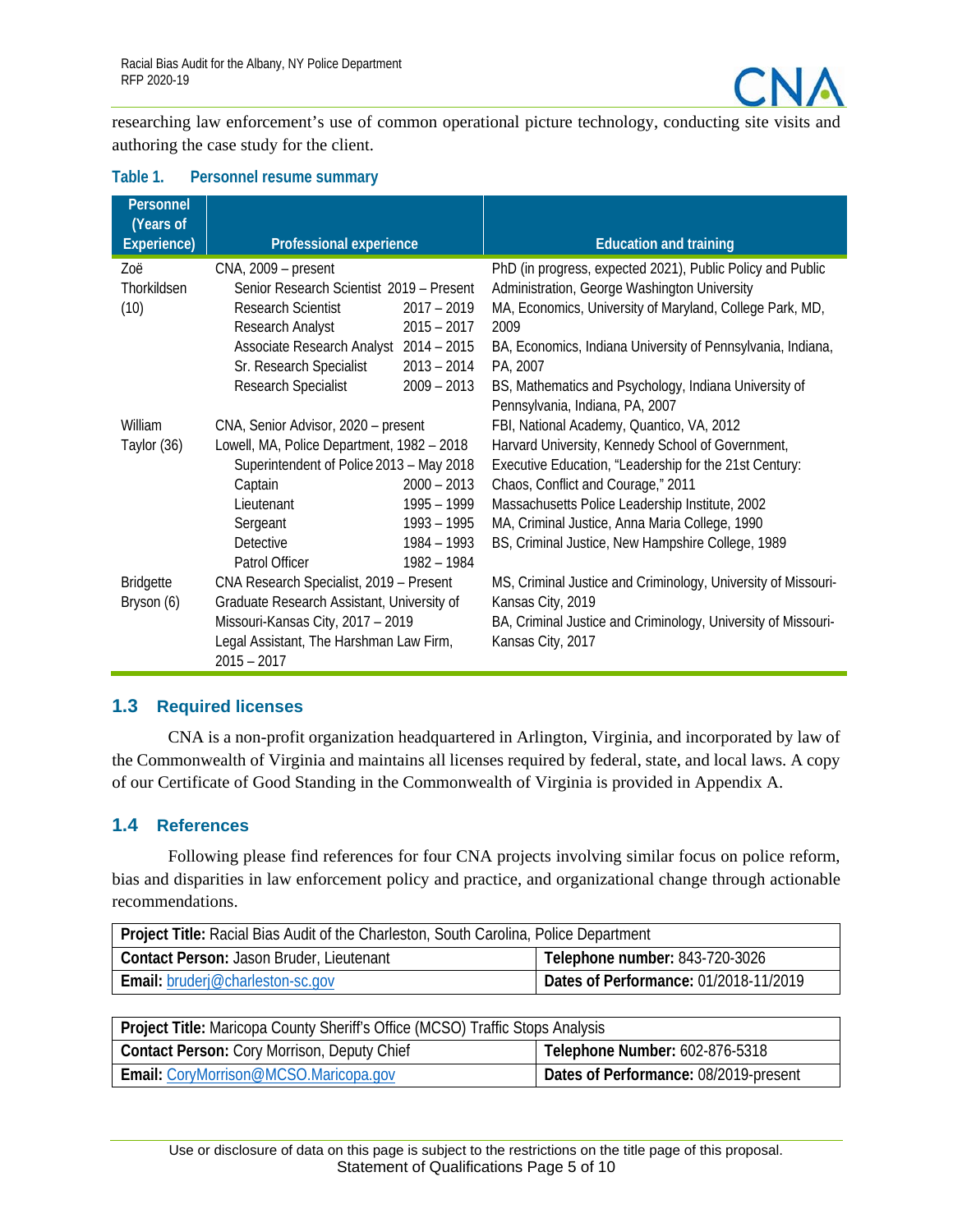| Project Title: Las Vegas, Nevada, Metropolitan Police Department Assessment |                                       |  |  |
|-----------------------------------------------------------------------------|---------------------------------------|--|--|
| Contact Person: Kevin McMahill, Undersheriff                                | Telephone number: 702-828-3438        |  |  |
| Email: K3948m@lvmpd.com                                                     | Dates of Performance: 01/2012-12/2013 |  |  |

| Project Title: Fayetteville, North Carolina, Police Department Assessment |                                       |  |  |
|---------------------------------------------------------------------------|---------------------------------------|--|--|
| Contact Person: James Nolette, Major                                      | Telephone number: 910-433-1760        |  |  |
| <b>Email: JNolette@ci.fay.nc.us</b>                                       | Dates of Performance: 01/2015-10/2015 |  |  |

#### <span id="page-8-0"></span>**1.5 Cover letter**

Please see page one of our response for the enclosed cover letter.

#### <span id="page-8-1"></span>**1.6 Summary of experience**

CNA is a leader in law enforcement research, management, and administration and has played an important role in building innovative and effective policing principles and practices nationwide. We work with more than 450 large, mid-sized, and small police agencies to support, assess, implement, monitor, and evaluate their justice systems. CNA has direct experience employing comprehensive analyses to guide local agencies through organizational development and change. This includes specialized expertise and experience reviewing and assessing law enforcement agencies for bias and disparities due to race or ethnicity in law enforcement activities including use of force, searches, arrests, charges, and citations. This direct experience includes tailored analyses of use of force incidents, traffic stops, community contacts, police operations and administration, and community policing and engagement efforts. Through such analyses, we identify opportunities for law enforcement agencies to develop or improve policies and procedures, training, and operations in areas such as investigations, community engagement, internal and external accountability mechanisms, and procedural justice. Here we describe four highly relevant projects that demonstrate our ability to successfully and effectively execute a racial bias audit of APD for the City.

#### <span id="page-8-2"></span>*1.6.1 Charleston, SC, racial bias audit*

In 2019, CNA conducted a racial bias audit of the Charleston Police Department, in which our team worked closely with the department and community to **assess, monitor, and assist the Charleston Police Department.** We worked to uncover any aspects of implicit bias or systemic and individual racial bias. CNA conducted reviews and analysis of traffic stops (including searches, arrests, and citations), use of force, complaints, communityRegarding CNA's work in Charleston, Judge Arthur C. McFarland noted:

"The bottom line is that in this instance I believe that **we had the right firm for this job**. The diversity of the staff, the expertise and the experience that they brought to the table, I think really made the difference in the outcome of this audit."

oriented policing, and recruitment and hiring. We reviewed all departmental policies and general orders, conducted 87 interviews with departmental personnel and community stakeholders, held six community meetings involving over 290 community members, and analyzed five administrative datasets. The purpose of the interviews with the community was to gain a better understanding of Charleston Police Department's policies, training, and operations in relation to racial disparity in use of force, traffic stops, complaints, recruitment and hiring, and interactions with community members. We developed a comprehensive report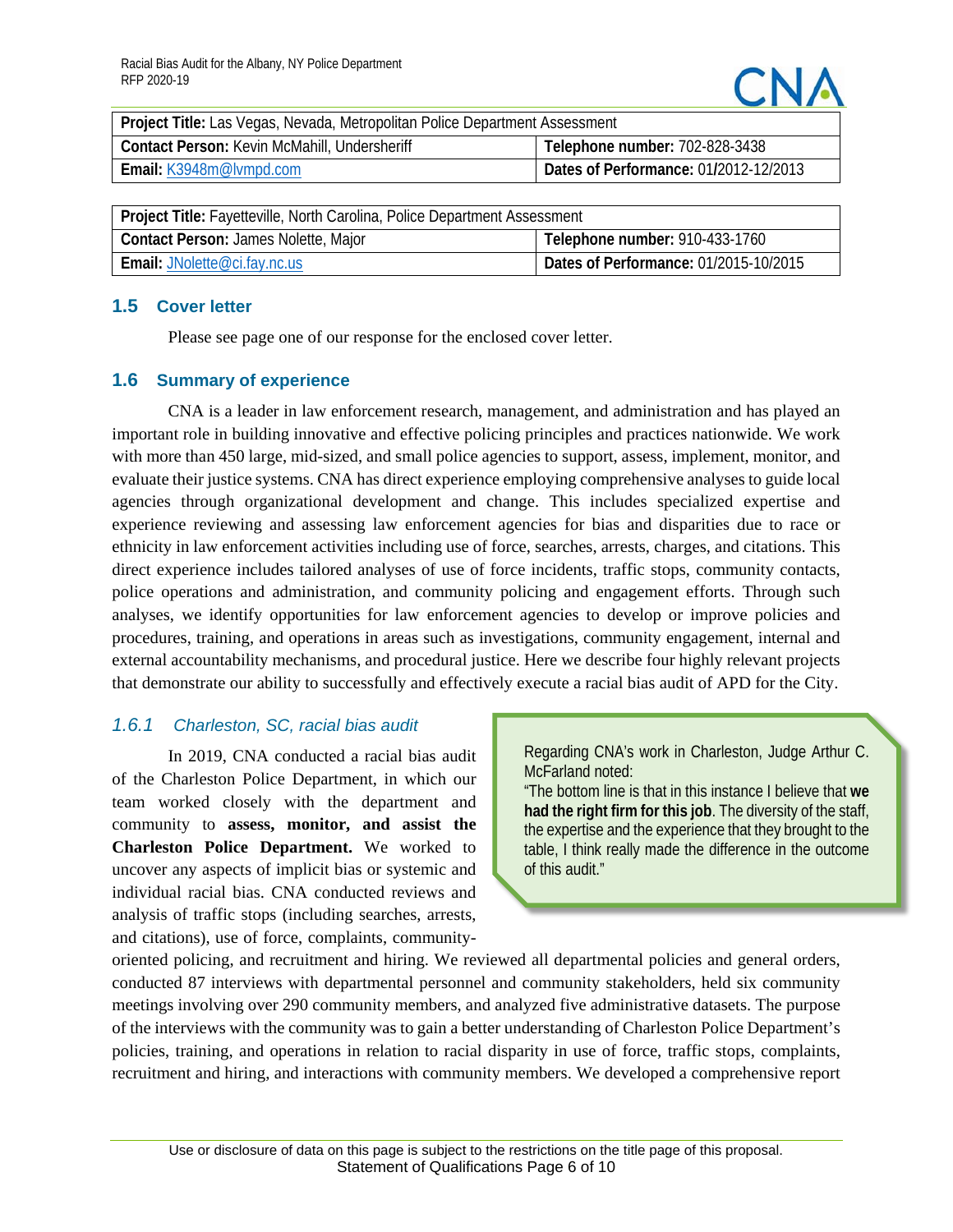detailing 48 findings and associated recommendations for improving community-oriented policing practices, transparency, professionalism, accountability, community inclusion, fairness, effectiveness, and public trust. The CNA team, as part of this project, built consensus among law enforcement, city, and community stakeholders for a series of recommended improvements in policing operations. CNA personnel presented findings from the audit to the Charleston City Council and to the community in a series of three community meetings. The Charleston Police Department established a tracking system to respond to the recommendations in the report. As of December 2019, all recommendations had been assigned to specific personnel and included in the anticipated timeline for implementation.



#### <span id="page-9-0"></span>*1.6.2 Maricopa County Sheriff's Office traffic stop analysis*

Since 2018, CNA has supported MCSO in analyzing its traffic stop activity. CNA assists MCSO by conducting an annual analysis of its traffic stop activity to identify any evidence of potential bias. CNA developed and wrote the first annual report, releasing it in September 2019. MCSO released the second annual report (developed by CNA staff) in May 2020. CNA's project director, Zoë Thorkildsen, presented findings from the 2019 annual report to office personnel and the community; the community presentation can be found on MCSO's Facebook page. CNA conducted statistical analysis of traffic stop activity within MCSO using the quasi-experimental statistical technique of propensity score matching, an emerging best practice approach to understanding racial disparity in law enforcement activity. CNA analyzed stop outcomes including stop length, citations, arrests, searches, and seizure

rates during searches across race of the driver. CNA recently produced a quarterly report including findings and recommendations to improve the consistency of supervisory review of traffic stop body-worn camera footage. To develop this report, CNA personnel observed supervisors conducting reviews and interviewed them about their review processes. CNA will support additional quarterly reports and monthly analyses related to traffic stops in MCSO, including reviews of policies and procedures related to traffic stop data collection and auditing and reviews. In this project, CNA supports MCSO under the auspices of a courtordered monitoring arrangement, managing demands from multiple stakeholders simultaneously. **As a result of CNA's support to MCSO on the development and publication of the annual report, MCSO has achieved compliance with the relevant paragraph for the first time since the court order was enacted**.

#### <span id="page-9-1"></span>*1.6.3 Collaborative Reform Initiative*

CNA was the inaugural training and technical assistance provider for the Office of Community Oriented Policing Services Collaborative Reform Initiative. We worked with the following four communities and law enforcement agencies on **understanding racial disparities in law enforcement activities and implementing and sustaining reform**: Fayetteville, North Carolina; Las Vegas, Nevada; Philadelphia, Pennsylvania; and Spokane, Washington. CNA's assessment of LVMPD produced 75 findings and recommendations, many of which focused on the department's training on use of force,



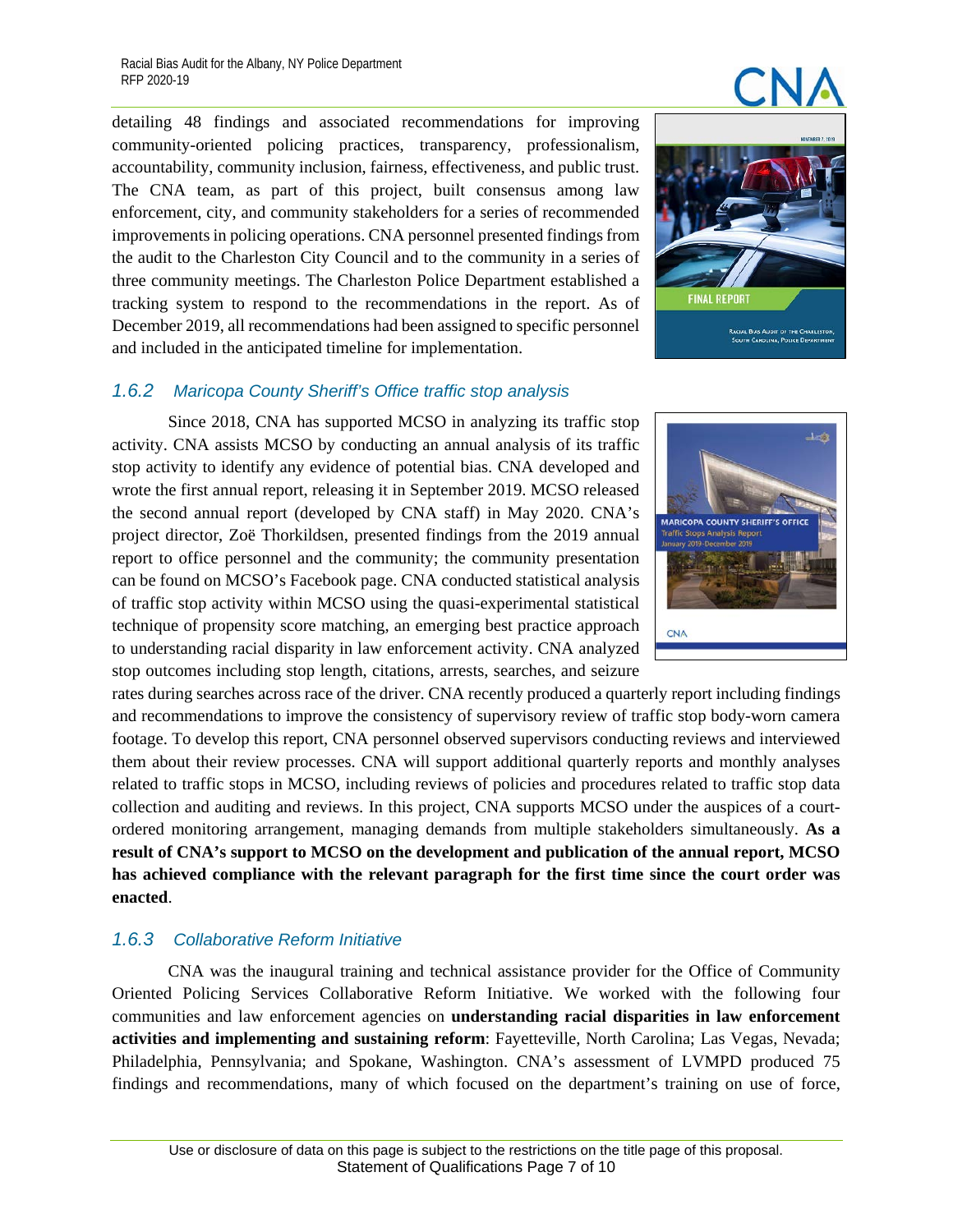oversight mechanisms, use of force policy, and community outreach. For one year after the completion of this assessment, we monitored the department's implementation of the recommendations and provided technical assistance as needed. The outcomes achieved from the department's implementation of our recommendations are impressive, including the following noteworthy features:

Police accountability expert and University of Nebraska professor emeritus Samuel Walker stated that CNA work in Las Vegas is a "good measuring rod for…use of force policies," adding that "**people ought to look at this report and learn from it**." (*Las Vegas Review Journal*. November 18, 2012)

- The reforms recommended and implemented in Las Vegas have demonstrated incredible staying power because of CNA's focus on policies, procedures, practices, and training particularly LVMPD's implementation of reality-based training (RBT) for police-citizen encounters, use of force scenarios, and high-stress situations. The RBT in Las Vegas is being replicated by other agencies seeking to benefit from the lessons learned from LVMPD and the independent analysis by CNA.
- LVMPD's implementation of the recommended reforms has given priority attention to community policing and to community involvement in LVMPD, amounting to a total revamping of the department's internal accountability reviews of use of force incidents. LVMPD gives community representatives shared responsibility and power in the review of use of force incidents, which is a forward-thinking and open approach to community policing.

In Spokane, we assessed the department's policies and procedures related to use of force (including training, investigations, and internal and external oversight processes) and community outreach, producing 42 findings and recommendations. In Philadelphia, CNA conducted a comprehensive examination of over 390 officer-involved shooting (OIS) incidents, specifically analyzing the times and locations of OISs, the individuals involved (officers and suspects), and the dynamics of the encounters. CNA also looked into the issues of racial bias and threat perception, examining these factors independently and together. After a 12-month assessment, CNA delivered 48 findings and 91 recommendations. In Fayetteville, CNA conducted an in-depth analysis of FPD's traffic stops and field-initiated contacts. In analyzing over 68,000 traffic stops, CNA conducted a series of descriptive analyses to understand the relationship between citizen race and traffic stop reasons and outcomes. We compared the races of drivers across different reasons for traffic stops. We



also compared the likelihood, based on the driver's race, of a stop resulting in a search and the relative likelihood, again based on the driver's race, of the driver receiving a citation rather than a warning.

#### <span id="page-10-0"></span>*1.6.4 Consent decree monitoring*

CNA, in partnership with Schiff Hardin LLP, serves on the Independent Monitoring Team for the City of Chicago's consent decree**. Team members collect and analyze data to determine the Chicago Police Department's compliance with consent decree requirements** in 10 topic areas: community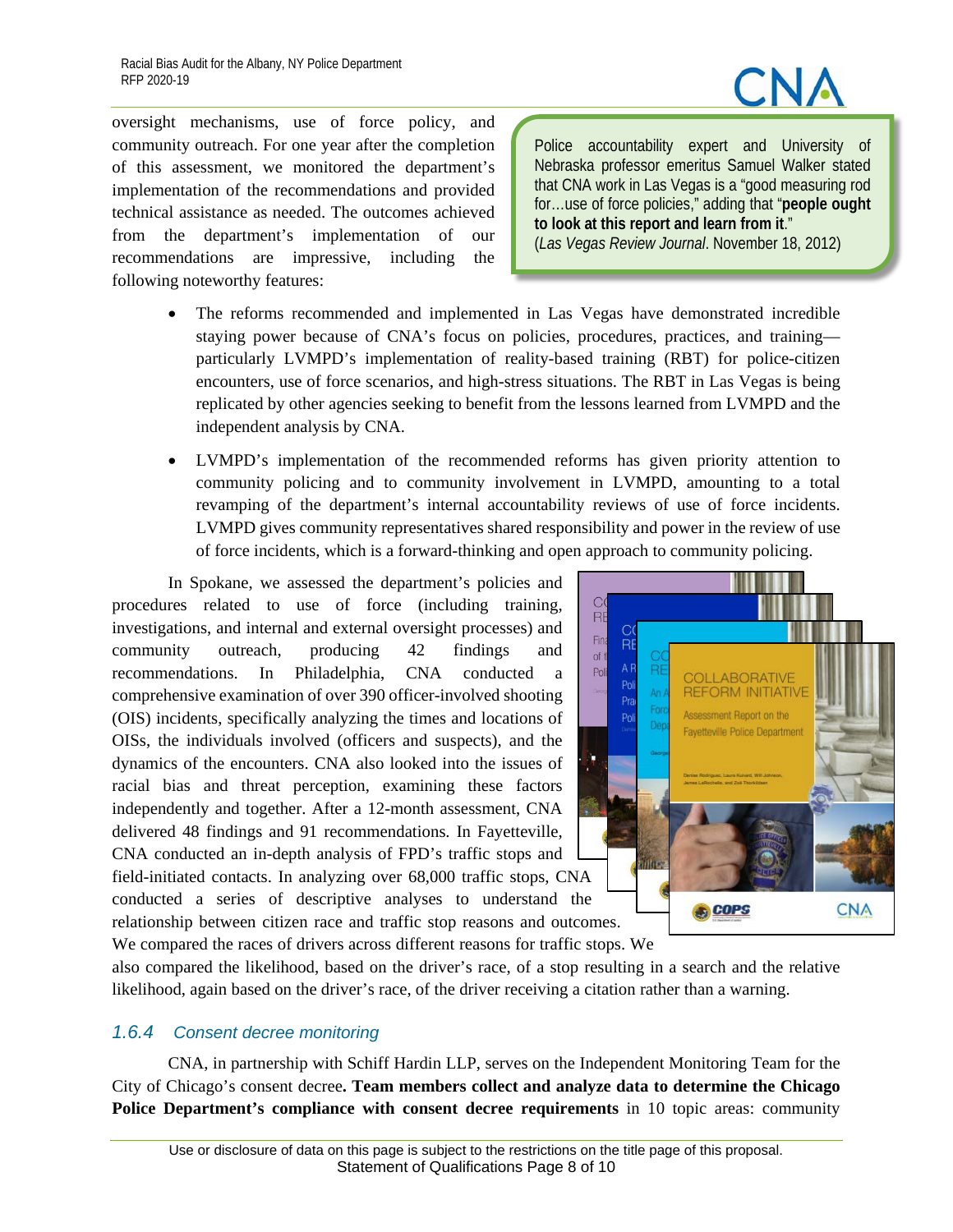

policing; impartial policing; crisis intervention; use of force; recruitment, hiring, and promotion; training; supervision; officer wellness and support; accountability and transparency; and data collection, analysis, and management. Our team bases its evaluations of compliance on multiple data sources, triangulating them when possible. Sources include documents, datasets, interviews, curricula, and roundtables with community members.

CNA participates on the Independent Monitoring Team for the City of Albuquerque, in partnership with Public Management Resources. CNA's work focuses on **assessing the Albuquerque Police Department's requirements regarding crisis intervention**. Our team reviews documents and data, reviews and approves policies and curricula, observes training, participates in ride-alongs, and listens to community members who share their experiences with Albuquerque's police department. CNA personnel focus extensively on community engagement, including the facilitation of listening sessions with the community, and on crisis intervention training and policies.

#### <span id="page-11-0"></span>**1.7 Additional distinguishing information**

In addition to our specific experience assisting law enforcement agencies with reform, CNA leads, partners, and guides hundreds of agencies nationwide in implementing 21st century policing principles and best practices daily. We achieve this through our expert consulting services to agencies through Department of Justice (DOJ) initiatives that support police agencies across the nation, such as the Safer Neighborhoods through Precision Policing Initiative (SNPPI), the Justice Reinvestment Initiative (JRI), Strategies for Policing Innovation (SPI), the National Public Safety Partnership (PSP), Project Safe Neighborhoods (PSN), and the Body-Worn Camera (BWC) Training and Technical Assistance (TTA) program.

Another distinguishing qualification is that CNA has specific experience working with the APD, which will ensure a smooth project initiation and an efficient, on-budget racial bias audit. Through SNPPI, CNA worked with APD to (1) enhance their strategic communications, (2) learn from a peer agency, and (3) redesign their School Resource Officer (SRO) program.

- 1. The APD wanted to create a unified strategic message about their programs so that community members would hear the same descriptions from any officer in the department. CNA helped APD develop a three-pronged messaging strategy that included planning, training, and implementation.
- 2. CNA connected APD with the Cambridge Police Department (CPD) to exchange promising practices. In November 2016, the APD hosted a meeting with members of the CPD's Prevention Services Unit, Department of Communications and Public Relations, Community Services Unit, Police Review and Advisory Board, and Officer Wellness and Resiliency Team. APD benefited from CPD's experience with release of public information and development and expansion of a holistic officer wellness program.
- 3. To enhance the APD's SRO program, CNA worked with the department to develop a new memorandum of understanding to outline the roles and responsibilities of the SROs, including a renewed focus on youth outreach and mentoring. In early 2018, the Albany school board agreed to provide funding for an additional SRO in a city middle school.

Additionally, CNA recently worked with the APD as one of seven SNPPI agencies to capture the law enforcement agency's response to the COVID-19 pandemic. This work will be highlighted in an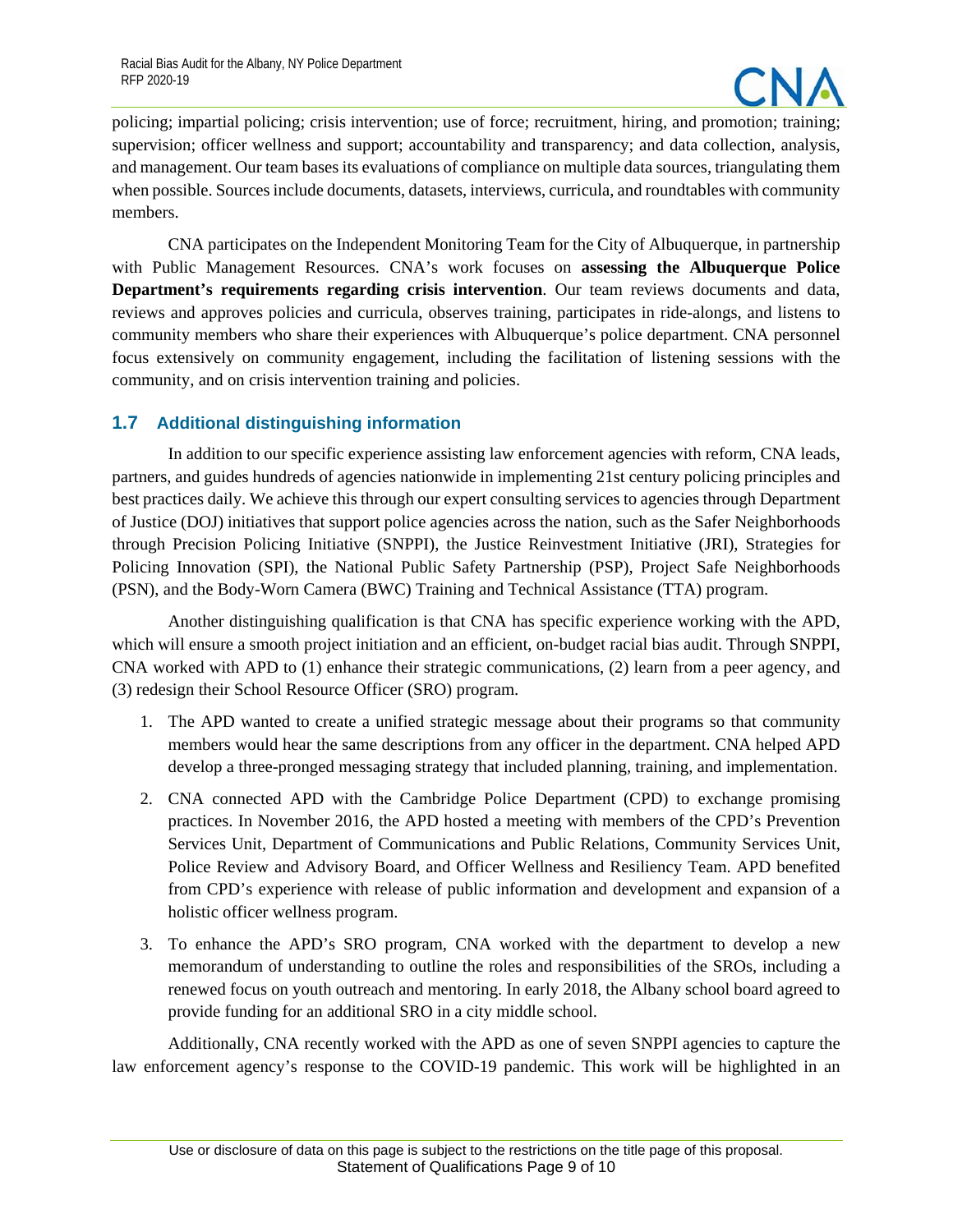

interactive toolkit featuring best practices as well as resources related to COVID-19 response, which will be disseminated nationwide.

Having an established foundation of trust with APD personnel will be critically important for tackling sensitive issues such as racial bias. Our existing and ongoing relationship with APD will ensure our team can quickly make the connections necessary to facilitate the racial bias audit.

#### <span id="page-12-0"></span>**1.8 Commitment to a multi-disciplinary approach**

Our multi-disciplinary approach will incorporate our direct experience in law enforcement, including policy, practice, training, and direct work with law enforcement personnel, and our understanding of how racial bias (both explicit and implicit) has historically shaped law enforcement's policies, procedures, and practices. Engaging collaboratively with APD will be critical during the racial bias audit because a report that lacks input and context from APD and its personnel will likely be viewed with suspicion and defensiveness. However, our findings will still be developed objectively, using a proven, multi-modal approach to data collection and analysis. CNA excels in both of these tasks, as evidenced by our past performance balancing the needs and inputs of multiple stakeholders in diverse projects—including racial bias audits, support to agencies under court-ordered monitoring, assistance to court-ordered monitoring teams, and work with agencies through the Collaborative Reform Initiative. We look forward to applying these lessons and methods in our work for the City of Albany.

#### <span id="page-12-1"></span>**1.9 Audio-visual technology platform(s) to support remote interviews**

CNA is accustomed to leveraging remote collaboration and conferencing technology. We have delivered over 100 training and informational sessions through webinars and other virtual means, including holding virtual forums and focus groups, community meetings, breakout sessions, interviews and assessments, national meetings, and report presentations, particularly within the COVID-19 operating environment. We propose to use Zoom for Government (ZoomGov), available at CNA for no additional cost to our clients, to facilitate interviews, data collection, and other small group activities as required during the audit. The ZoomGov platform adds an additional layer of security to the web conferencing platform by using enhanced security measures to protect the information of users. We will use Cisco's WebEx, also available at no additional cost to our clients, for formal presentations or large meetings, since it provides superior moderation control and presentation capabilities.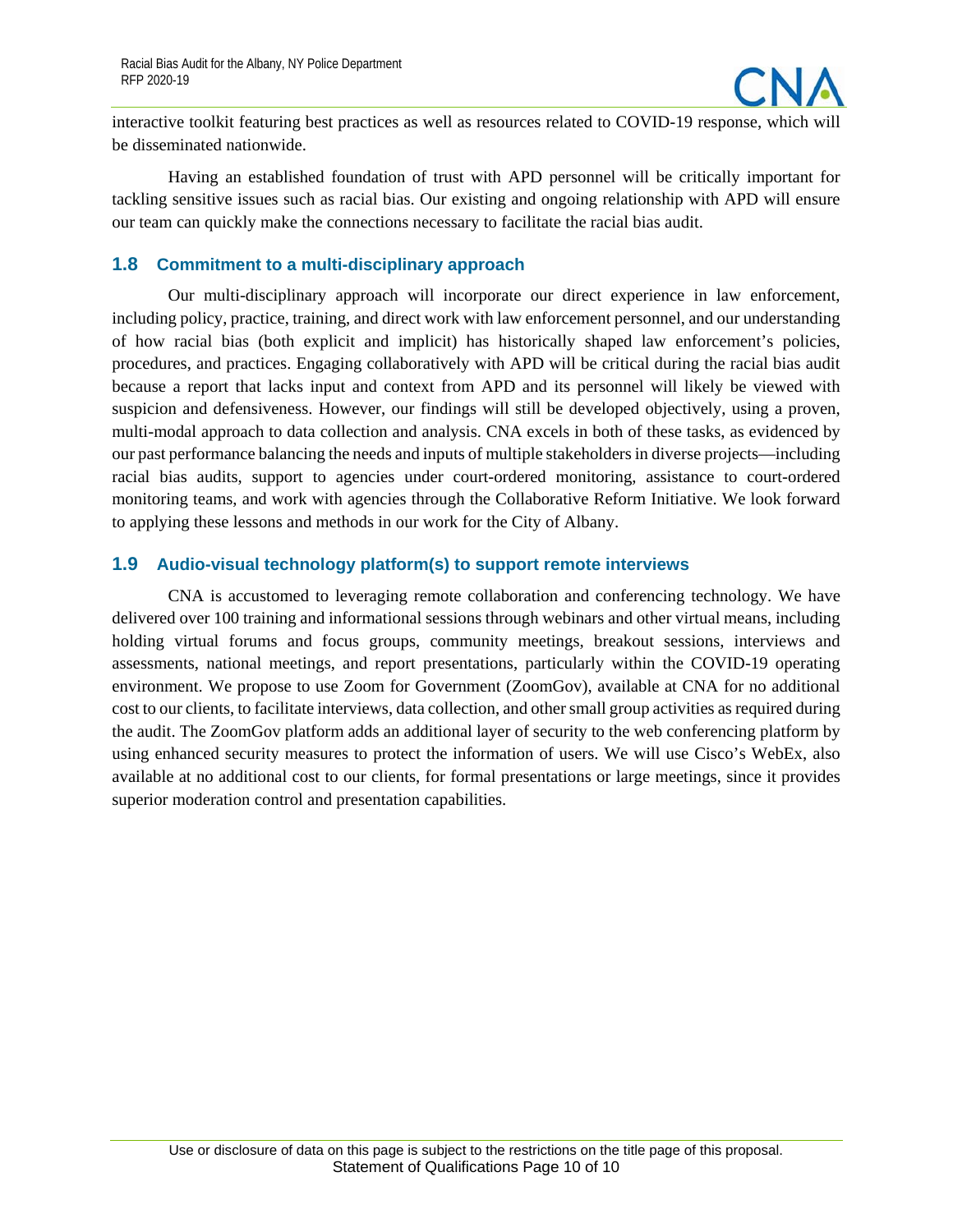<span id="page-13-0"></span>



#### <span id="page-13-1"></span>**2.1 Technical proposal**

CNA offers a proven, yet customized, approach to conducting comprehensive police reviews that combines objective data-driven analysis with subject matter expertise to deliver actionable, transparent, unbiased, and credible recommendations (see [Figure 2\)](#page-13-2). Actionable recommendations relate directly to specific APD policies and procedures; are realistically achievable given legal, fiscal, and organizational constraints; and are specifically written so that they can be assessed for quality and compliance at future points in time. The CNA team's approach is based on a number of guiding principles, including the following: (1) providing evidence-based assistance with an emphasis on research, including both academic research and documented lessons learned and best practices from the field; (2) using a multimethod assessment design, including interviews, policy and document review, and data analysis; and (3) having a commitment to conducting a comprehensive review and applying best practices in police settings. In this section, we present our technical approach in detail.

#### <span id="page-13-2"></span>**Figure 2. CNA approach to developing findings and recommendations**



We will focus our engagement to produce a targeted and cost-effective audit, with the following priority areas at its core:

- A. Police deployments for quality of life complaints, code violations, and instances of violence;
- B. Traffic stops;
- C. The complaint process, internal and external;
- D. Use of force, deadly and non-deadly; and
- E. Community policing practices.

We will begin the engagement by holding a virtual kickoff meeting with appropriate stakeholders and gathering feedback and input on our proposed approach and report development. CNA has gained direct local experience holding these preliminary meetings and information-gathering sessions in our assessment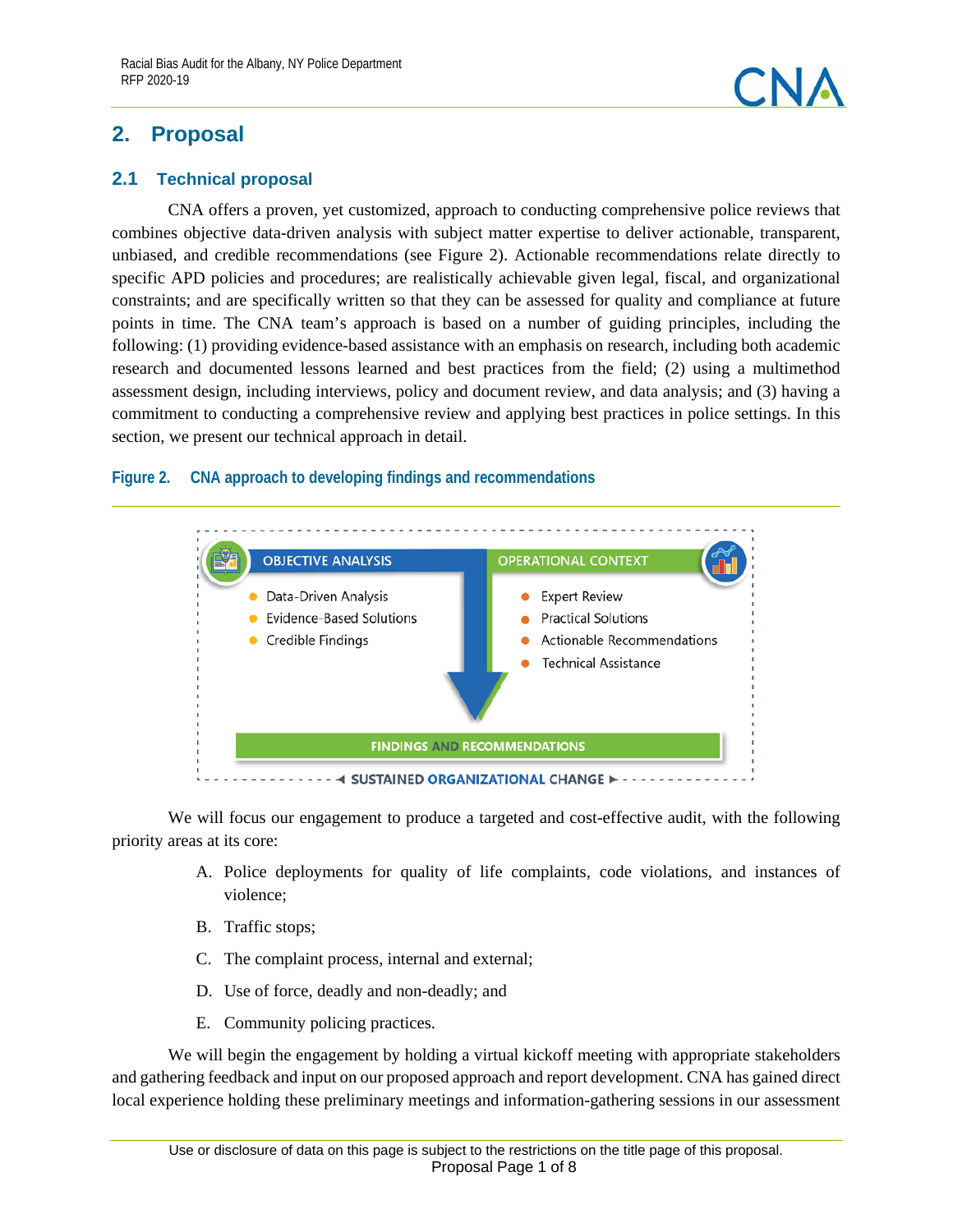

work with numerous other agencies, including police and sheriff's offices in Charleston, Fayetteville, Las Vegas, Maricopa County, and Philadelphia. It is our experience that holding kickoff meetings reduces challenges and roadblocks during project execution because such meetings set clear expectations, present opportunities for collaboration, and allow the site to provide information about its community. We will also use the kickoff meeting to establish a schedule for regular check-in calls with key stakeholders and an agreement on timelines and other elements of the project plan.

We will then immediately begin data collection and analysis activities to support the drafting of a preliminary report by the end of September, as requested in the RFP. We will execute three specific data collection and analysis tasks (described in the next subsection): performing a document review, conducting interviews, and requesting administrative data. These tasks will ensure we can successfully execute the requested audit, including the four core goals:

- A. Assess and monitor APD's internal operations, policies, procedures, and practices to detect the presence of implicit bias and systemic racial bias.
- B. Collect and analyze data related to traffic stops, use of force, and other police officer/civilian interactions and determine the impact on Black community members.
- C. Assess compliance with existing police reform policies initiated by APD and enacted by the Albany Common Council (e.g., body-worn cameras, Right to Know Identification legislation, and Citizen Police Review Board).
- D. Provide recommendations for reforms that eliminate racial and implicit biases in policing deployments, strategies, policies, procedures, and practices. Such recommendations must:
	- 1. Promote community engagement transparency, professionalism, accountability, community inclusion, fairness, effectiveness, and public trust; and
	- 2. Be guided by evidence-based best practices and community expectations.

We highlight how each of these goals relates to our proposed approach in the following sections.

#### <span id="page-14-0"></span>*2.1.1 Data collection and analysis*

**Document review.** CNA will work with APD to identify the official documents relevant to the topic of the evaluation. These documents typically come from divisions within the agency and include policies, general orders and directives, standard operating procedures, specialized section manuals, bulletins, local ordinances, and training lesson plans. CNA will review and summarize these documents, identifying key elements that relate to the assessment focus. CNA will also conduct comprehensive assessment and content analysis to determine whether written policies and procedures are consistent with national standards and with the best practices we have identified in our work with police

**Goal A & Goal C**

departments nationwide. Our comprehensive approach to policy review and gap analysis provides agencies with the support necessary to identify and implement sustainable changes, as well as maintain current best practices.

For the City of Albany, at a minimum, we will review (1) APD's general orders and field guidelines related to the priority areas for the audit, (2) strategic planning reports, and (3) police reform legislation passed by the Albany Common Council (e.g., body-worn cameras, Right to Know Identification legislation,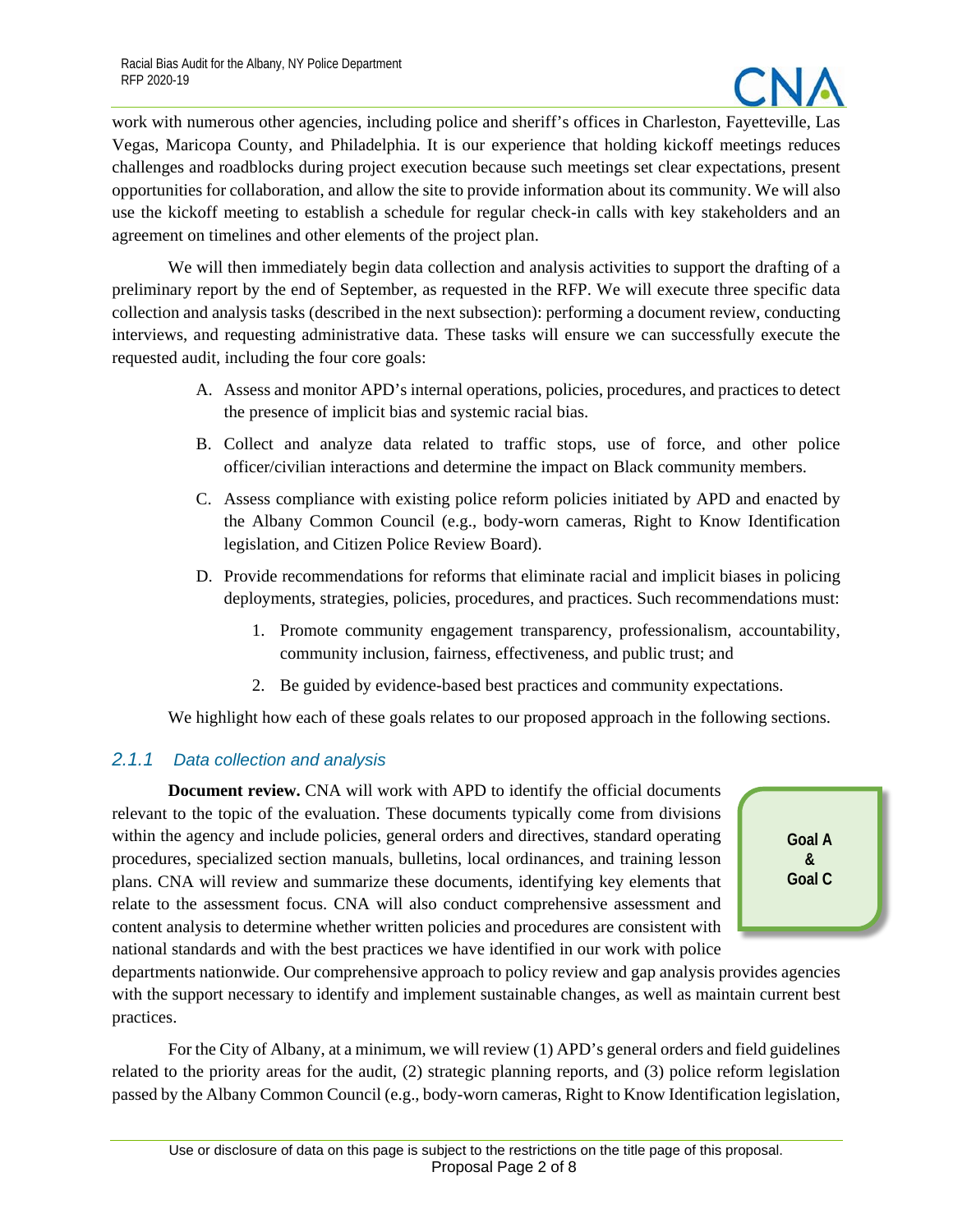and Citizen Police Review Board). We will determine whether additional documents should be included in the review in collaboration with the City of Albany and APD.

Focusing on identifying policies that contribute to or increase the likelihood of racial profiling, racial bias, and implicit bias, the team will examine policies to determine whether they may inadvertently result in disparate outcomes for members of racial and ethnic minority groups within the community. In our experience, agencies may unintentionally implement policies such as mandatory actions in particular traffic stops or policies for suspect identification that result in disparate outcomes for some community members. An outside review from an organization such as CNA can help agencies take a fresh look at these policies and their effects in the community.

Our policy review will also focus on community policing and how community policing principles are incorporated into written documents and policy. For example, CNA will evaluate whether communityoriented policing principles and theory are incorporated holistically into department policy and operations, or whether they are largely siloed in specialized policy and training sessions.

**Interviews.** CNA will conduct semi-structured interviews to develop an understanding of formal policies and procedures, as well as insights into agency culture and community concerns. Our team has extensive experience conducting interviews regarding public safety, police partnerships with the community, and local government. The interviews will provide qualitative data for our assessment of policing practices, culture, leadership, and community policing approaches, expanding our understanding of the agency's culture and unique dynamics.

**Goal A & Goal C**

During this engagement, CNA will interview:

- 1. City of Albany Mayor;
- 2. City of Albany Police Chief;
- 3. City of Albany Common Council Members (President, Public Safety Chair, and Council Members who represent wards predominantly populated by Black community members);
- 4. City of Albany Citizen Police Review Board Chair;
- 5. Albany Community Police Advisory Committee Chair;
- 6. Dr. Alice Green, Center for Law and Justice;
- 7. NAACP President;
- 8. Members of the New York State Office of Court Administration; and
- 9. Additional community leaders/stakeholders to be identified in collaboration with the City of Albany.

We will also identify APD personnel to include in interviews, based on job duty, to ensure we have a complete understanding of departmental operations and practice, going beyond what can be found in written policies alone. These interviews will also allow us to assess personnel's understanding of community policing principles and how these align with formal policy. We will also use these interviews to understand personnel perceptions of deployments for various types of calls, including quality-of-life issues, code violations, and violent crime.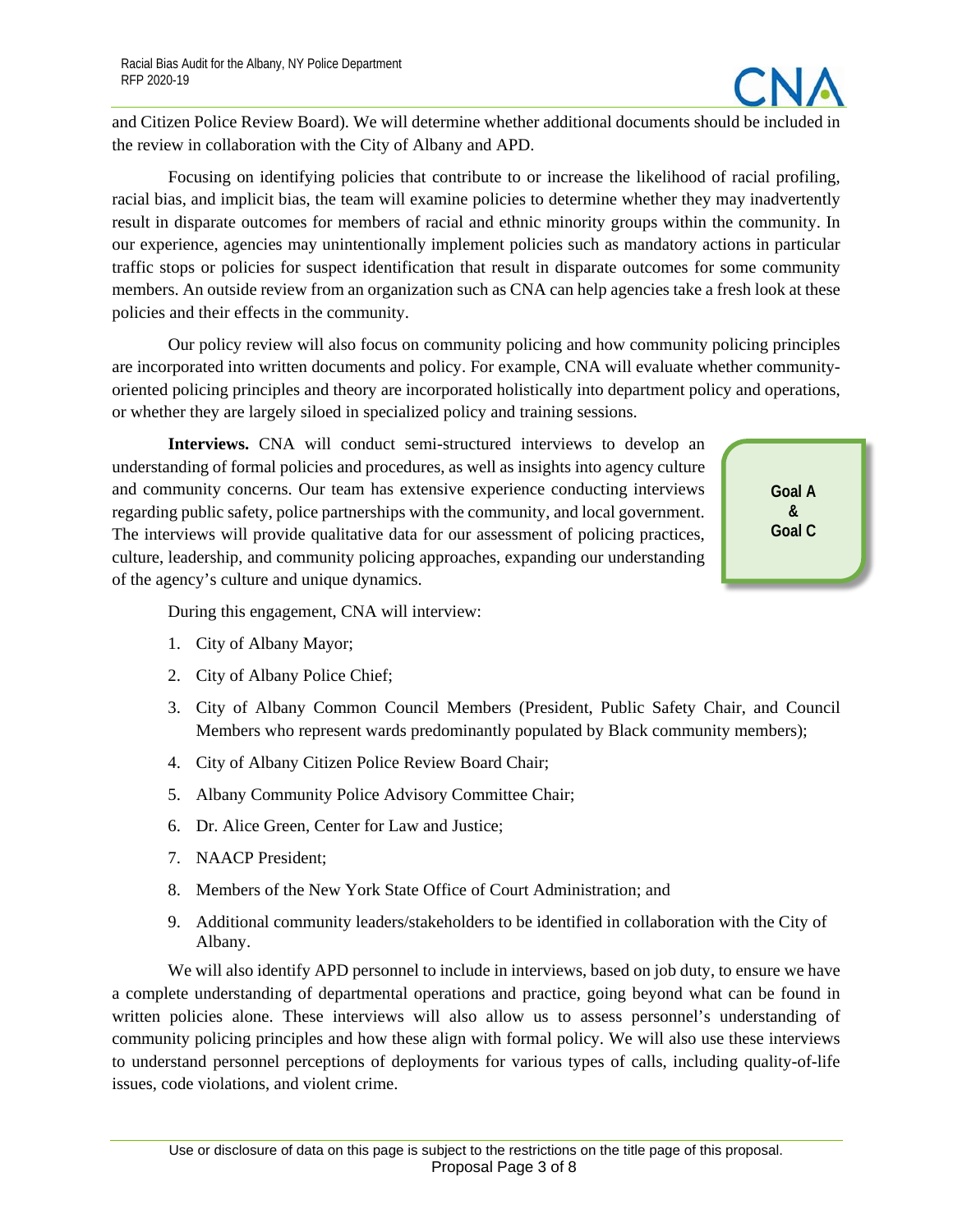**Administrative data.** CNA will request administrative data on traffic stops, use of force, and other police officer-civilian interactions to conduct statistical analysis. We will also request calls-for-service and self-deployment data to understand how APD officers' time is allocated, particularly among quality-of-life concerns, code violations, and violent and property crime. Following preliminary discussions with the department to learn what data systems are in use, we will request administrative data, such as data from the records management system and other administrative databases. By collecting these data, we will not only develop departmental statistics and time

**Goal A & Goal B**

trends but also evaluate the suitability of data collection mechanisms and data collection systems. We will use administrative data to conduct quantitative analysis to, among other things, understand disparities in law enforcement actions experienced by community members by race.

The administrative data component of the assessment will provide critical quantitative insight regarding patterns and practices related to police interactions with the public. CNA uses established best practices in our analysis of law enforcement data to understand racial bias and disparities. We will begin by understanding the data through descriptive analysis. This step is critical to uncovering basic patterns and trends in police-community member interactions as well as reviewing the data for statistical abnormalities or data cleanliness issues that require correction before proceeding to more advanced techniques.

To understand disparities in law enforcement activity, we will analyze each set of interaction data (use of force, traffic stops, and other interactions). Disproportionality in outcomes is often expressed in terms of compound ratios: ratio of the percentage of police interactions with Black individuals involving use of force to the corresponding percentage for white individuals. This can be expressed with the following formula:

> Use of  $\left. \rm{force}_{B}\right/_{Total\ interactions_{B}}$ Use of force $_{W/\!\! T}$ otal interactions $_{W}$

This compound ratio provides a clear and compelling interpretation: it measures how much more likely police interactions with Black individuals are to result in the use of force compared to interactions with white individuals. However, it does not take into account any information about the specific incidents that involved use of force.

To fully account for incident, officer, and community member characteristics, CNA will execute propensity score matching analysis on these incidents. Propensity score matching is a quasi-experimental technique that compares incidents that are otherwise extremely similar, but differ in terms of the race of the involved community member. In simplified terms, in reviewing traffic stops, the propensity score matching method would attempt to match two traffic stops: one involving a white driver and one involving a Black driver. We will then compare these matched stops (that have occurred in roughly the same location, at roughly the same time, and involved the same reason for stop). Since the two stops are otherwise very similar, absent disparate treatment or bias, we would expect to see both stops result in the same outcome (e.g., a citation). Although propensity score matching cannot establish that racial bias exists with certainty, it provides stronger evidence than past techniques, such as correlational analysis or compound ratios alone.<sup>[2](#page-16-0)</sup>

<span id="page-16-0"></span> $2$  One limitation of propensity score matching is that it requires large volumes of data; in most medium-sized or large agencies, five years of administrative data provides ample incidents to support propensity score matching. If these data are not available, CNA will implement other techniques as needed.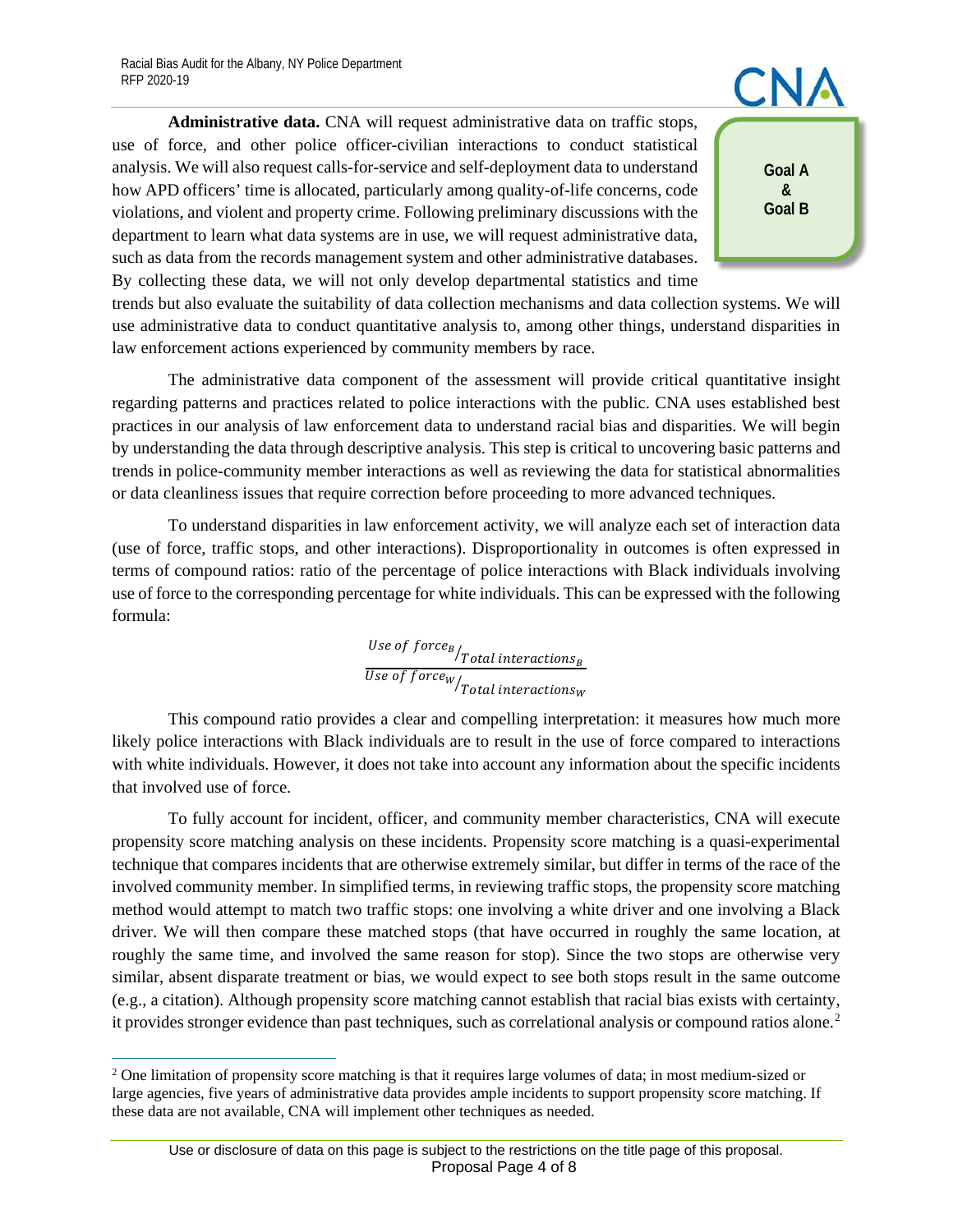

CNA acknowledges the response to questions about the RFP, which notes that traffic stop data collected by APD does not include race data. We will work with APD to determine if there are other data sources that we can use to add race data to the traffic stops dataset. If not, we will collaboratively develop an alternate methodology to assess disparities in traffic stops. For example, we might consider stop locations and association with underlying community demographics.

CNA will also analyze citizen and officer complaint data (i.e., external and internal complaint data), including case processing and outcomes, including discipline. These analyses will be descriptive in nature and help agencies understand the patterns and trends in citizen and officer complaints over time and by geography, as well as other variables of interest. CNA will use exploratory quantitative analysis approaches for complaints, since little is known before the fact about the expected findings from citizen and officer complaints. In this approach, our team begins by conducting descriptive analyses of the complaint data. We also calculate these measures over time to explore time trends. Next, we conduct cross-tabulations across different variables of interest, including demographics such as race and age for the subject of the complaint and the complainant. We consider factors such as complaint type and outcome. When appropriate, we conduct bivariate and multivariate comparisons to establish any statistically significant differences in the complaint process (length) or outcome based on underlying characteristics of the complaint itself or of the complainant or target of the complaint. CNA then analyzes the complaint case process, particularly focused on the timeline of complaints. In our experience, the length of time between the incident and the ultimate adjudication of the complaint has a large effect on the complainant's perception of justice. Analyzing case processing timelines can uncover underlying causes for delays during the process. CNA couples quantitative analysis with qualitative inquiry during this portion of our review to fully understand the complaint case process.

#### <span id="page-17-0"></span>*2.1.2 Development of findings, recommendations, and the report*

CNA has working knowledge of best practices and innovations in a wide variety of agencies nationwide through our work on numerous technical assistance and assessment programs. Many of these programs primarily serve medium-sized departments like Albany, New York. CNA will collate best practices and innovative practices based on our working knowledge of the field as well as our research on specialized topics, as needed.



Based on the best practices and findings uncovered from the organizational assessment, CNA will tailor recommendations to APD and the community. Our recommendations will focus on reforming the agency in a way that meets community expectations and reflects evidence-based practices, professional standards, and emerging cutting-edge practices. CNA will provide tailor-made innovative approaches, as a result of extant research literature, subject matter expert opinions, and findings from the organizational assessment. Recommendations will also be actionable and capable of producing institutionalized change, such as incorporating new training practices and strategies, refining programs, instituting new technologies, modifying resources, adjusting oversight, and adding disciplinary and rewards systems to increase accountability. For example, in our interviews with officers from the Spokane Police Department, CNA discovered that many newly assigned sergeants and lieutenants were unsure of their new responsibilities as supervisors. This gap created inconsistencies in personnel management and, ultimately, tension among line officers. CNA recommended that the Spokane Police Department institute training programs specifically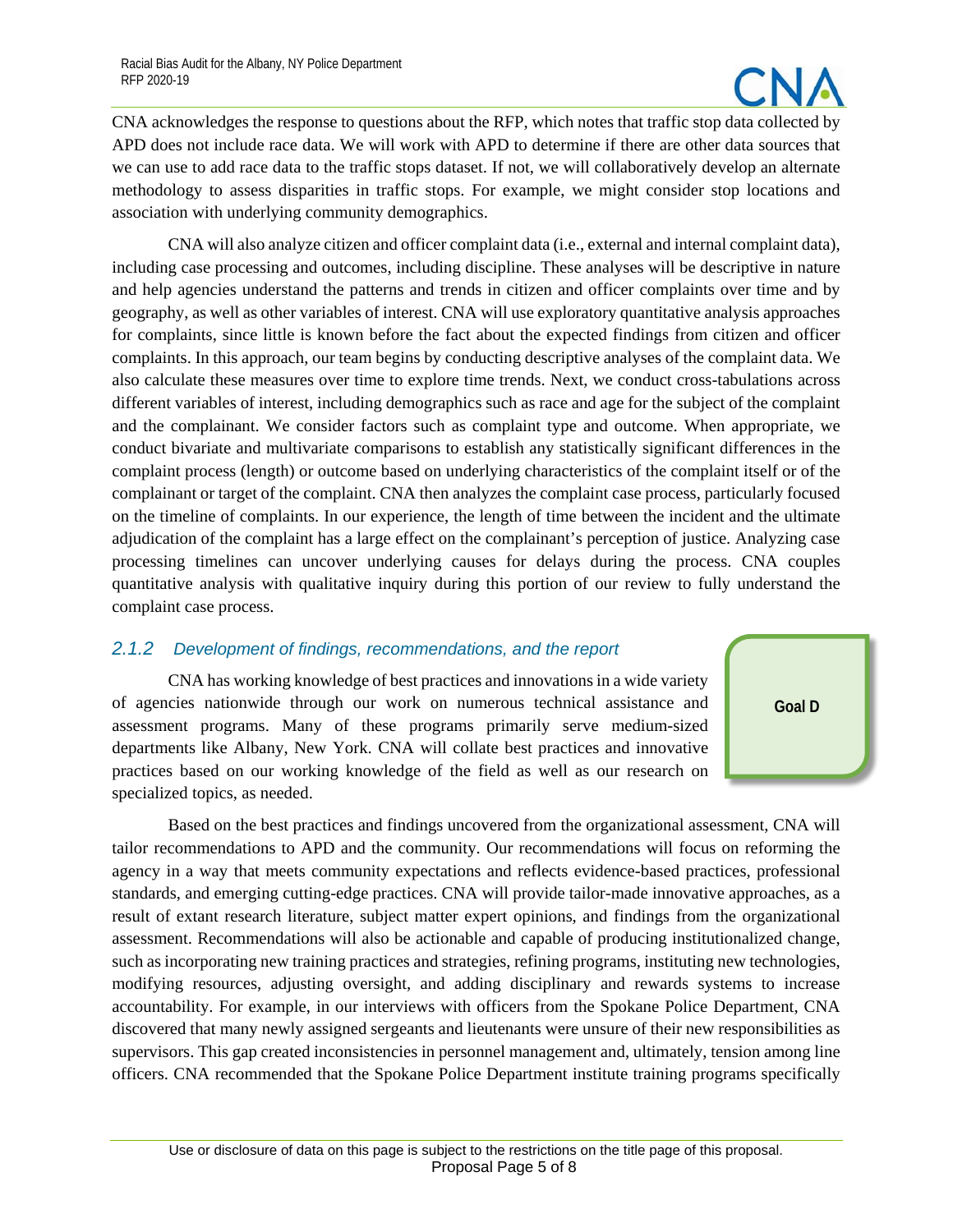

geared towards newly assigned supervisors and mentorship programs for officers seeking promotion. As a result, the Spokane Police Department established a formal training and mentoring program for supervisors.

#### **Sample recommendations from past CNA work**

"Charleston Police Department should establish a formal compliance and auditing process to ensure that officers comply with the BWC policy and properly tag BWC videos."

"Spokane Police Department should develop a data collection and evaluation capacity for training conducted in the department."

"In addition to community watch meetings, Fayetteville Police Department should engage in regularly scheduled community trust-building activities, such as 'Coffee with a Cop.'"

CNA understands that assessment recommendations cannot be applied universally to agencies across the country. What works well in one agency may not be suitable for another. Variances in agency demographics, community characteristics and expectations, departmental culture, and technological capacity have significant effects on the extent to which an agency is able to influence change. CNA is committed to working closely with APD and the community as it develops its recommendations to ensure that the recommendations are actionable and will be sustained beyond CNA's engagement.

CNA will produce a preliminary report by September 30, 2020, as requested in the RFP. We will then engage with the City of Albany and APD to review the findings and recommendations to

ensure accuracy and feasibility. During this stage, we will also solicit public feedback through an open comment mechanism so that community input can be incorporated in the final report. CNA typically administers this mechanism by establishing a CNA-hosted email address so that community members can feel comfortable sharing their feedback openly.

At the completion of the review process, CNA will submit the detailed final report and an Executive Summary to the City of Albany. CNA will also brief the community and members of the government and law enforcement agency on the report's findings. These briefings can be accomplished virtually or inperson, depending on what is safe and feasible in light of COVID-19. The presentation of findings by an impartial non-profit organization committed to operations research supports transparency and community engagement principles, as well as the promotion of both internal and external procedural justice.

Before finalizing the report, CNA will submit it through our rigorous internal quality assurance process. As a nonprofit organization, we focus on quality as the ultimate measure of our success. CNA's mature quality management processes are designed to prevent technical errors and have sufficient flexibility to meet the client's specific requirements. We also engage in a collaborative development process in which we provide our clients numerous opportunities to review findings and recommendations before the completion of reports. In addition, CNA has an established internal peer review process such that all deliverables are reviewed by experts who were not involved in the report development process to ensure that they meet the highest quality standards for research methodology and presentation of findings. CNA also has a cadre of expert editors who strive to ensure that all deliverables are error free and adhere to stylistic standards that include clarity and readability. Finally, the CNA Communications Department will ensure that all graphics are easy to read and visually appealing.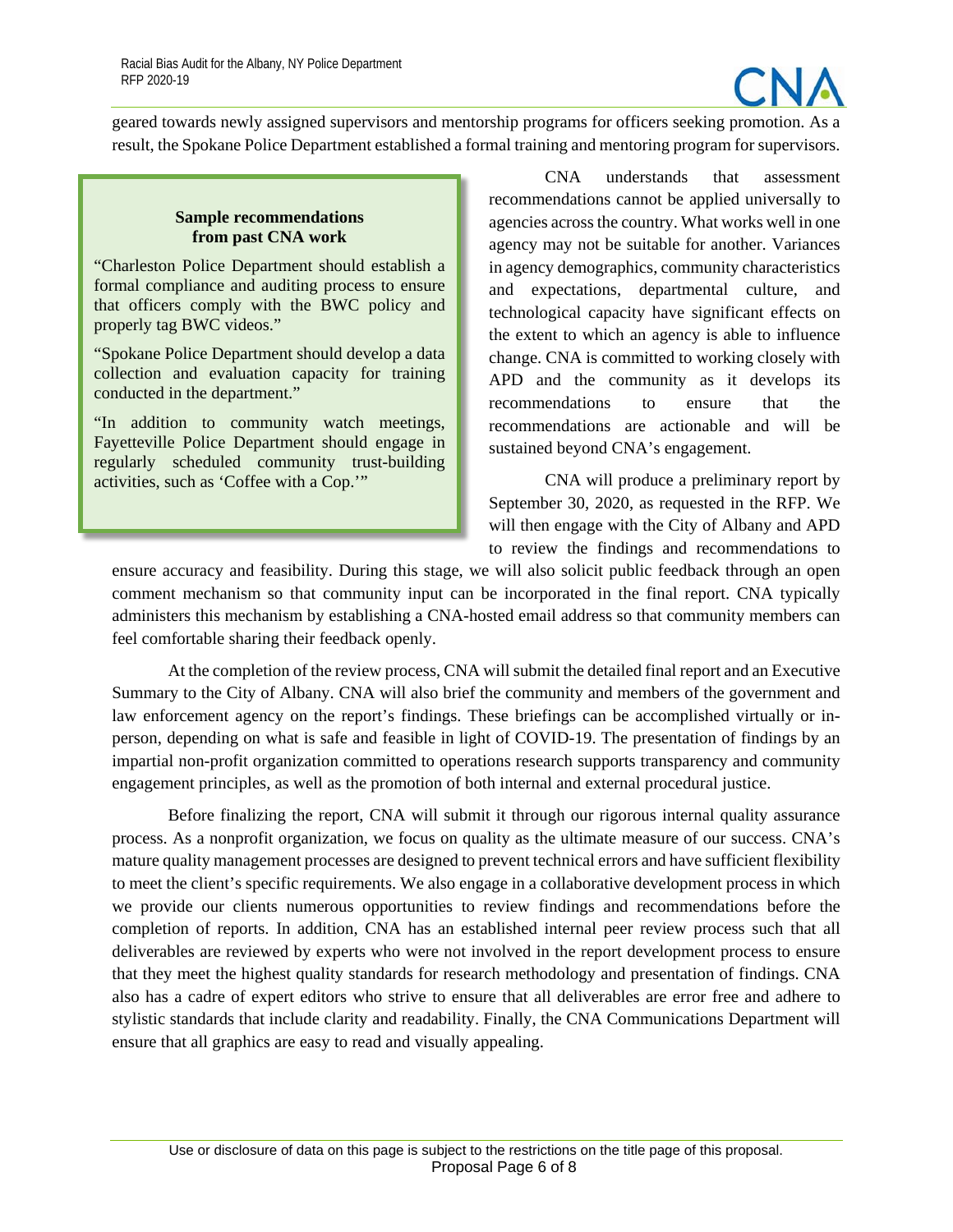#### <span id="page-19-0"></span>**2.2 Cost proposal**

CNA acknowledges the scope of work detailed in Section 4 of the request for proposals, and we commit to executing each element of the stated scope of services within the budget allocation displayed in [Table 2.](#page-19-1)

#### <span id="page-19-1"></span>**Table 2. Cost proposal**

| Personnel               | Rate     | <b>Hours</b>    |              | <b>Total</b> |
|-------------------------|----------|-----------------|--------------|--------------|
| Zoë Thorkildsen         | \$206.73 | 200             |              | \$41,345.29  |
| William Taylor          | \$161.12 | 100             |              | \$16,112.47  |
| <b>Bridgette Bryson</b> | \$84.24  | 250             |              | \$21,059.20  |
|                         |          |                 | Subtotal     | \$78,516.96  |
|                         |          |                 |              |              |
| <b>Travel</b>           | Rate     | <b>Quantity</b> |              | Total        |
| <b>BWI</b> to Albany    | \$460.74 | 1 roundtrip     |              | \$460.74     |
| Lodging - Albany,       | \$151.39 | 3 nights        |              | \$454.16     |
| ΝY                      |          |                 |              |              |
| M&IE - Albany, NY       | \$80.30  | 3.5 days        |              | \$281.05     |
| Parking/ground          | \$39.49  | 3 days          |              | \$118.48     |
| transportation          |          |                 |              |              |
|                         |          |                 | Subtotal     | \$1,314.44   |
|                         |          |                 | <b>Total</b> | \$79,751.10  |

Our cost proposal is valid for a one-year period of performance, starting as early as August 1, 2020. Our timeline is in accordance with the City's requested scheduled for deliverables and is presented in [Table](#page-19-2)  [3.](#page-19-2)

| <b>Major task</b>            | Sub-tasks                                                     | <b>Completion date</b> |
|------------------------------|---------------------------------------------------------------|------------------------|
| Data collection and analysis | Conduct initial audit meeting with Albany points of contact   | Within 1 week of       |
|                              |                                                               | award                  |
|                              | Produce initial data request (documents, administrative data, | Aug. 15, 2020          |
|                              | interview scheduling)                                         |                        |
|                              | Conduct policy review                                         | Sept. 15, 2020         |
|                              | Analyze administrative data                                   | Sept. 15, 2020         |
|                              | Hold interviews                                               | Sept. 15, 2020         |
|                              | Assess compliance with reform policies                        | Sept. 15, 2020         |
|                              | Develop analysis across all data sources                      | Sept. 22, 2020         |
| Preliminary written report   | Draft preliminary findings                                    | Sept. 22, 2020         |
|                              | Draft preliminary recommendations                             | Sept. 22, 2020         |
|                              | Preliminary report internal review and editing                | Sept. 28, 2020         |
|                              | Deliver preliminary written report                            | Sept. 30, 2020         |
| Final written report         | Compile feedback from preliminary report                      | Oct. 7, 2020           |
|                              | Conduct additional data collection and analysis, as needed    | Oct. 15, 2020          |
|                              | Revise findings, analysis, and recommendations                | Oct. 22, 2020          |
|                              | Final report internal review, editing, and formatting         | Oct. 29, 2020          |
|                              | Deliver final written report                                  | Nov. 1, 2020           |

#### <span id="page-19-2"></span>**Table 3. Proposed timeline**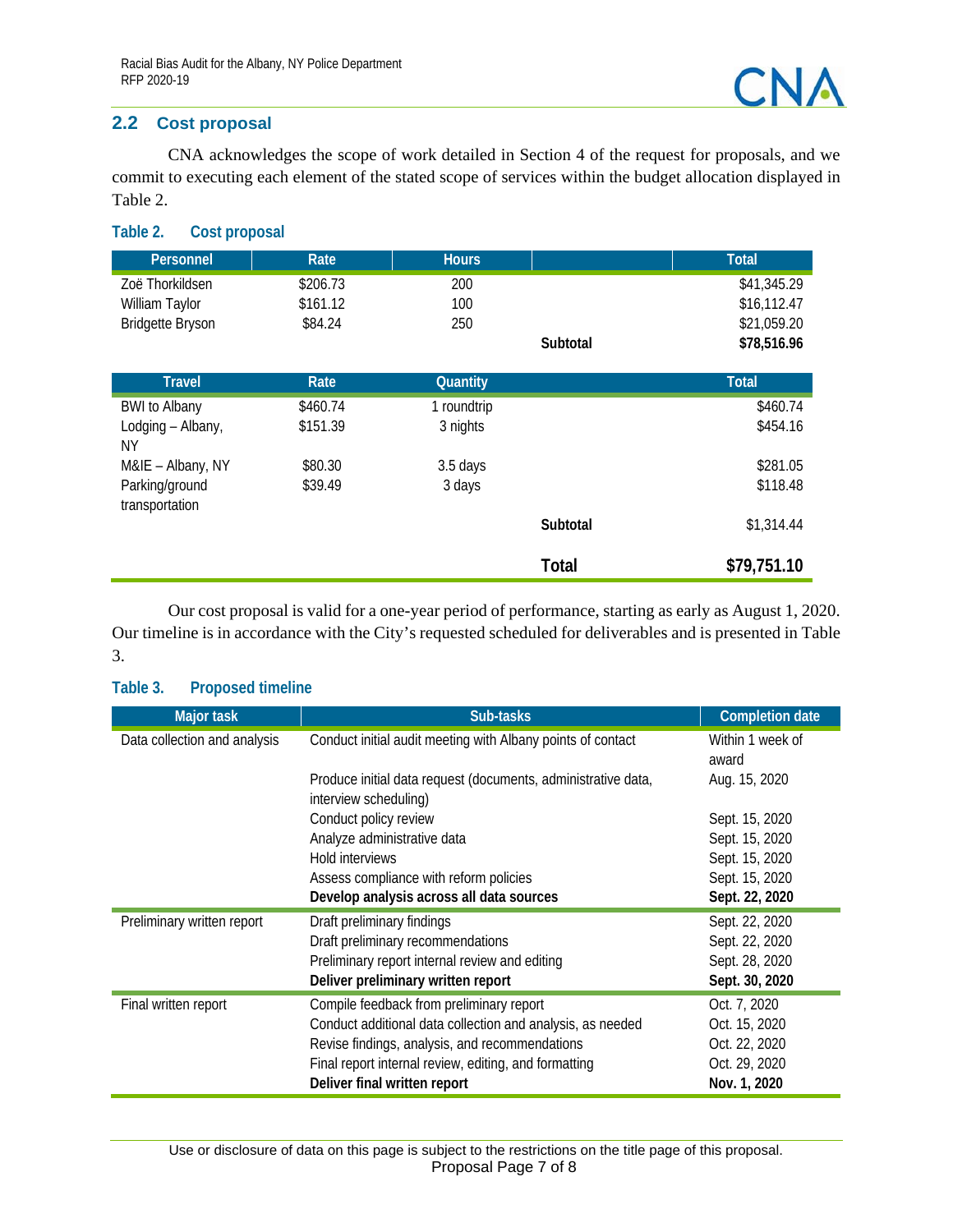| Major task                   | Sub-tasks                                                                                       | <b>Completion date</b>     |
|------------------------------|-------------------------------------------------------------------------------------------------|----------------------------|
| Presentation of findings and | Virtual or in-person presentation to City of Albany Mayor and                                   | By Dec. 31, 2020           |
| recommendations              | Common Council Leadership and other stakeholders, as<br>requested                               |                            |
|                              | Ongoing availability for support or further services, potentially<br>incurring additional costs | Through end of<br>contract |

CNA

Our cost estimates and timeline are subject to the following assumptions:

- The scope of work as described in Section 4 of the request for proposals remains unchanged during project execution.
- Data requests for policy, administrative data, and interview availability are facilitated promptly (i.e., no more than a one-week turnaround for documents, no more than a two-week turnaround for administrative data, and no more than a two-week turnaround from interview request to scheduling).
- Documents are available in a standard accessible format, such as PDFs or Microsoft Word.
- Interviewees are available within one week of contact to schedule an interview and are able to participate virtually—preferably through a video call, though phone interviews can be conducted if needed.
- Community input will largely be facilitated via the local advocacy groups and interviewees noted in Section 4.2.B of the request for proposals.
- Administrative data from APD regarding traffic stops, use of force, and other police officer/civilian interactions are available in an Excel-compatible format and do not require extensive data cleaning to be usable for analysis.
- CNA has allocated costs for our project director, Zoë Thorkildsen, to travel to Albany, New York, to present findings and recommendations. We will work with the City of Albany, in light of COVID-19, to determine if this is appropriate. Ms. Thorkildsen lives in the DC area within overnight driving distance, which may allow more flexibility. If the trip is undertaken via personal vehicle, we will invoice at the GSA-approved mileage rate. Our total requested funding amount will not increase